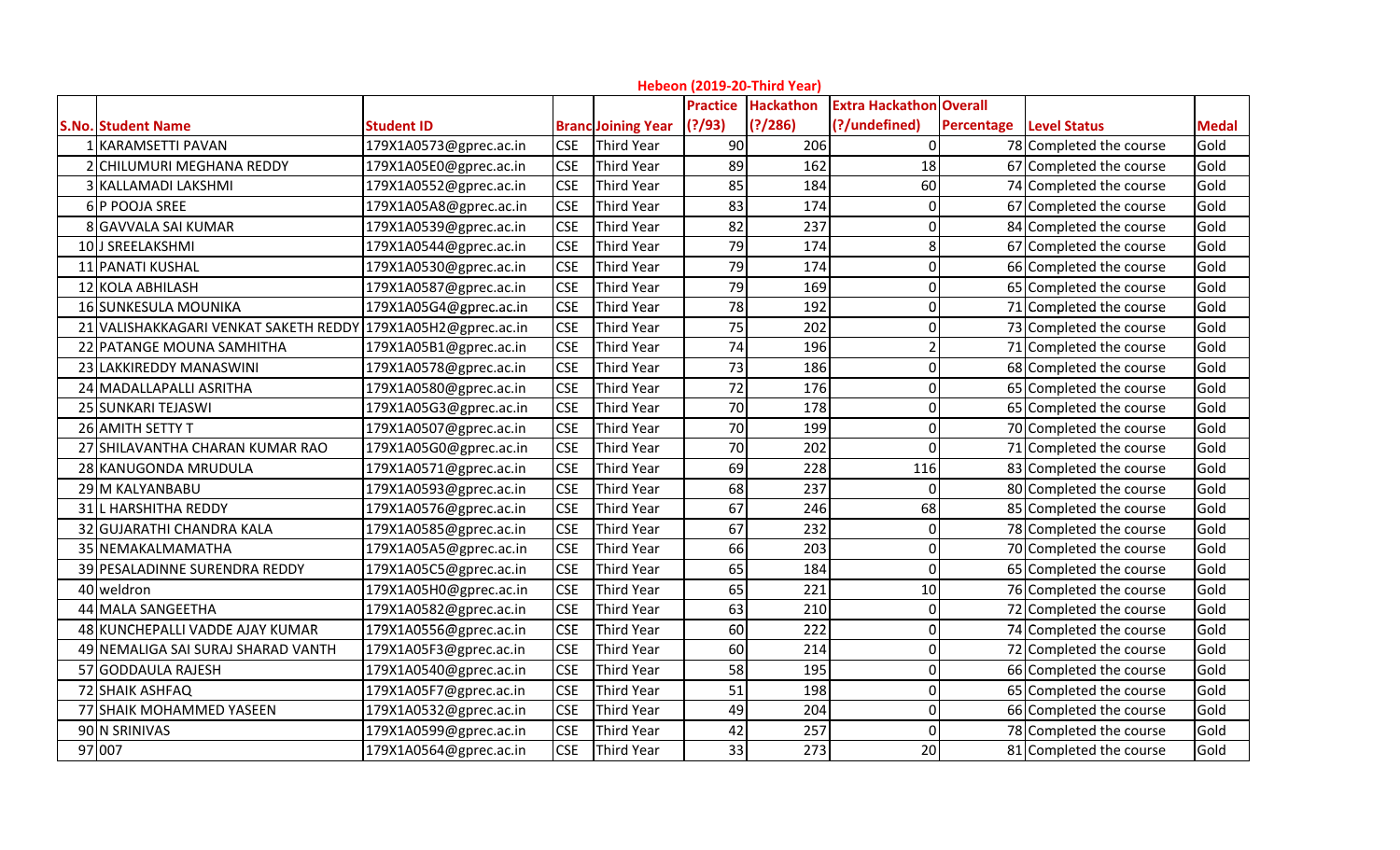| NALBAND NIHA SADAF               | 179X1A05A2@gprec.ac.in | <b>CSE</b> | <b>Third Year</b> | 84 | 133 | 0        |      | 57 L2-Pointers, Strings, Files | Silver |
|----------------------------------|------------------------|------------|-------------------|----|-----|----------|------|--------------------------------|--------|
| <b>5 M HARSHITHA</b>             | 179X1A0529@gprec.ac.in | <b>CSE</b> | <b>Third Year</b> | 83 | 144 | $\Omega$ |      | 59 Completed the course        | Silver |
| 7 BHUMIREDDY SWATHI              | 179X1A0511@gprec.ac.in | <b>CSE</b> | <b>Third Year</b> | 82 | 136 | $\Omega$ |      | 57 Completed the course        | Silver |
| 9 RACHUPALLECHINNABOREDDY SWEETY | 179X1A05D3@gprec.ac.in | <b>CSE</b> | <b>Third Year</b> | 81 | 155 | 18       |      | 63 Completed the course        | Silver |
| 13 YERRAMASU SIRISHA             | 179X1A0562@gprec.ac.in | <b>CSE</b> | <b>Third Year</b> | 78 | 122 | 0        |      | 52 Completed the course        | Silver |
| 14 RAVI GARI RUPESH              | 179X1A05B8@gprec.ac.in | <b>CSE</b> | <b>Third Year</b> | 78 | 120 | $\Omega$ |      | 52 L3-Banking Project          | Silver |
| 15 THAMBALLA SREE HARINI         | 179X1A0589@gprec.ac.in | <b>CSE</b> | <b>Third Year</b> | 78 | 130 | 0        |      | 54 Completed the course        | Silver |
| 17 KALLURU MOUNIKA               | 179X1A05F0@gprec.ac.in | <b>CSE</b> | <b>Third Year</b> | 78 | 137 | O        |      | 56 Completed the course        | Silver |
| 18 GURRAM ESWAR NAIDU            | 179X1A0563@gprec.ac.in | <b>CSE</b> | <b>Third Year</b> | 76 | 160 | ŋ        |      | 62 Completed the course        | Silver |
| 19 LAGISETTY TEJASWINI           | 179X1A0577@gprec.ac.in | <b>CSE</b> | <b>Third Year</b> | 75 | 148 | $\Omega$ |      | 58 Completed the course        | Silver |
| 20 K LAKSHMI PRASANNA            | 179X1A0586@gprec.ac.in | <b>CSE</b> | <b>Third Year</b> | 75 | 142 | 0        |      | 57 Completed the course        | Silver |
| 30 BOYA KALYANI                  | 179X1A0513@gprec.ac.in | <b>CSE</b> | <b>Third Year</b> | 67 | 154 | 0        |      | 58 Completed the course        | Silver |
| 33 SIDDIPOGULA YASWANTH          | 179X1A05G2@gprec.ac.in | <b>CSE</b> | <b>Third Year</b> | 67 | 178 | O        |      | 64 Completed the course        | Silver |
| 34 SANGATI TALARI ANANDAMMA      | 179X1A05D6@gprec.ac.in | <b>CSE</b> | <b>Third Year</b> | 67 | 146 | O        |      | 56 Completed the course        | Silver |
| 36 NALADALA SAI KARTHIK          | 179X1A05A1@gprec.ac.in | <b>CSE</b> | <b>Third Year</b> | 66 | 138 | 0        |      | 53 L3-Banking Project          | Silver |
| 37 SHAIK NADEEM SHAHID           | 179X1A05F8@gprec.ac.in | <b>CSE</b> | <b>Third Year</b> | 66 | 146 | 0        |      | 55 Completed the course        | Silver |
| 38 E MEGHANA                     | 179X1A0523@gprec.ac.in | <b>CSE</b> | <b>Third Year</b> | 65 | 146 | O        |      | 55 Completed the course        | Silver |
| 41 DEVARA MEENAKSHI              | 179X1A05E3@gprec.ac.in | <b>CSE</b> | <b>Third Year</b> | 65 | 125 | O        |      | 50 Completed the course        | Silver |
| 42 LINGUTLA PALLAVI              | 179X1A0579@gprec.ac.in | <b>CSE</b> | <b>Third Year</b> | 64 | 158 | 0        |      | 58 Completed the course        | Silver |
| 43 GONGATI BALA SIVA             | 179X1A0541@gprec.ac.in | <b>CSE</b> | <b>Third Year</b> | 64 | 130 | ŋ        |      | 51 Completed the course        | Silver |
| 45 BHEEMI REDDY VAMSI            | 189X5A05K3@gprec.ac.in | <b>CSE</b> | <b>Third Year</b> | 63 | 144 | 8        |      | 55 Completed the course        | Silver |
| 46 THOKALA SWATHI                | 189X5A05J6@gprec.ac.in | <b>CSE</b> | <b>Third Year</b> | 62 | 143 | $\Omega$ |      | 54 Completed the course        | Silver |
| 47 R SRAVYA THARUNI              | 179X1A05D1@gprec.ac.in | <b>CSE</b> | <b>Third Year</b> | 62 | 138 | $\Omega$ |      | 52 Completed the course        | Silver |
| 50 G. MOUNIKA                    | 179X1A05H5@gprec.ac.in | <b>CSE</b> | Third Year        | 60 | 148 | O        |      | 54 Completed the course        | Silver |
| 51 PASAM DEEPTHI PRIYANKA        | 179X1A05B0@gprec.ac.in | <b>CSE</b> | <b>Third Year</b> | 59 | 128 | O        |      | 49 Completed the course        | Silver |
| 52 MUKKOTI ARUN KUMAR            | 179X1A0558@gprec.ac.in | <b>CSE</b> | <b>Third Year</b> | 59 | 128 | 0        |      | 49 Completed the course        | Silver |
| 53 DEVATHI RAM CHARAN            | 179X1A05E7@gprec.ac.in | <b>CSE</b> | <b>Third Year</b> | 59 | 179 | 12       |      | 63 Completed the course        | Silver |
| 54 KAIPA SATHYA HARSHITHA        | 179X1A0555@gprec.ac.in | <b>CSE</b> | <b>Third Year</b> | 58 | 110 | $\Omega$ | 44 I | Completed the course           | Silver |
| 55 KUPPIREDDY APARNA             | 179X1A05B5@gprec.ac.in | <b>CSE</b> | <b>Third Year</b> | 58 | 146 | O        |      | 53 Completed the course        | Silver |
| 56 MURAHARI GIRIKAMAL TEJ        | 179X1A0598@gprec.ac.in | <b>CSE</b> | <b>Third Year</b> | 58 | 152 | O        |      | 55 Completed the course        | Silver |
| 58 GAJULAPALLI GEETHANJALI       | 179X1A0526@gprec.ac.in | <b>CSE</b> | <b>Third Year</b> | 58 | 138 | O        |      | 51 Completed the course        | Silver |
| 59 FAISAL RASHEED KHAN           | 179X1A0534@gprec.ac.in | <b>CSE</b> | <b>Third Year</b> | 58 | 154 | 6        |      | 56 Completed the course        | Silver |
| 60 BANDELA DIVYA                 | 179X1A0525@gprec.ac.in | <b>CSE</b> | <b>Third Year</b> | 56 | 166 | $\Omega$ |      | 58 Completed the course        | Silver |
| 61 K HARITHA                     | 179X1A0549@gprec.ac.in | <b>CSE</b> | <b>Third Year</b> | 55 | 138 | 18       |      | 53 Completed the course        | Silver |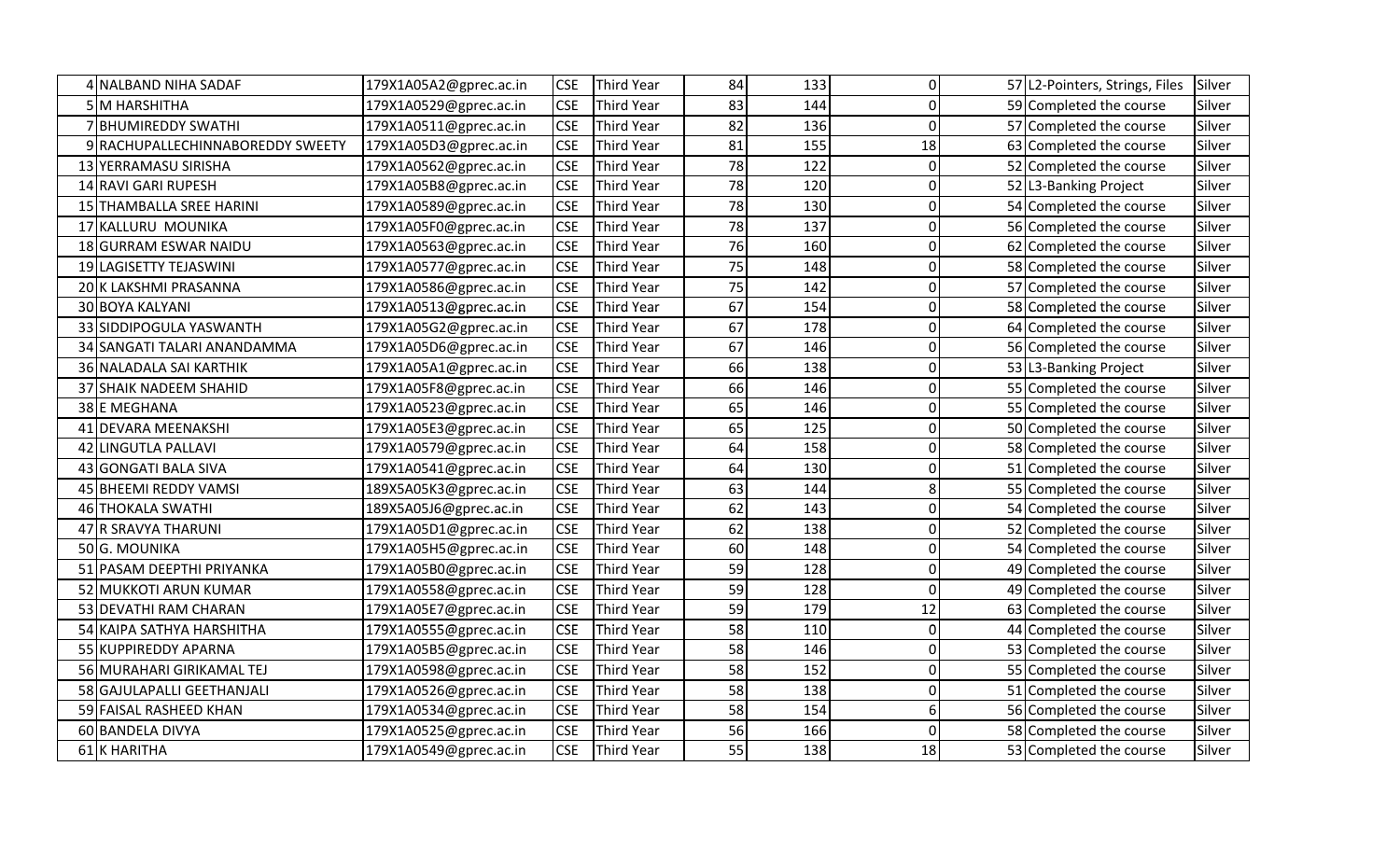|     | 62 ASMA SOBIA                     | 179X1A0502@gprec.ac.in | <b>CSE</b> | <b>Third Year</b> | 55 | 122 | 0        |    | 46 Completed the course        | Silver |
|-----|-----------------------------------|------------------------|------------|-------------------|----|-----|----------|----|--------------------------------|--------|
|     | <b>63 N CHANDRIKA</b>             | 179X1A05F2@gprec.ac.in | <b>CSE</b> | <b>Third Year</b> | 54 | 190 | 0        |    | 64 Completed the course        | Silver |
|     | 64 GOPAVARAM SAI MANAVITHA        | 179X1A0524@gprec.ac.in | <b>CSE</b> | <b>Third Year</b> | 54 | 130 | O        |    | 48 Completed the course        | Silver |
|     | 65 KADUMUR DHEERAJ                | 179X1A0568@gprec.ac.in | <b>CSE</b> | <b>Third Year</b> | 53 | 156 | O        |    | 55 Completed the course        | Silver |
|     | 66 GANJI ABHISHEK                 | 179X1A05B4@gprec.ac.in | <b>CSE</b> | <b>Third Year</b> | 53 | 132 | 0        |    | 48 L2-Pointers, Strings, Files | Silver |
|     | 67 CHAGAMREDDY SWAPNA             | 179X1A0515@gprec.ac.in | <b>CSE</b> | <b>Third Year</b> | 53 | 141 | $\Omega$ |    | 51 Completed the course        | Silver |
|     | 68 VENNAPUSA CHANDRA KUMAR REDDY  | 189X5A05K6@gprec.ac.in | <b>CSE</b> | <b>Third Year</b> | 53 | 160 | ŋ        |    | 56 Completed the course        | Silver |
|     | 69 POCHANA RAM KUMAR REDDY        | 179X1A05C6@gprec.ac.in | <b>CSE</b> | <b>Third Year</b> | 53 | 86  | 0        |    | 36 L2-Pointers, Strings, Files | Silver |
|     | 70 ALA YELLA REDDY                | 179X1A0505@gprec.ac.in | <b>CSE</b> | <b>Third Year</b> | 52 | 146 | O        |    | 52 Completed the course        | Silver |
|     | 71 K NIKHITHA                     | 179X1A0550@gprec.ac.in | <b>CSE</b> | <b>Third Year</b> | 52 | 138 | 0        |    | 50 Completed the course        | Silver |
|     | 73 POOLACHINTA PAVANI REDDY       | 179X1A05C7@gprec.ac.in | <b>CSE</b> | <b>Third Year</b> | 50 | 136 | 0        |    | 49 Completed the course        | Silver |
|     | 74 T S NITHYA                     | 179X1A05G6@gprec.ac.in | <b>CSE</b> | <b>Third Year</b> | 50 | 141 | 0        |    | 50 Completed the course        | Silver |
|     | 76 ANDLURU SAHITHYA               | 179X1A0584@gprec.ac.in | <b>CSE</b> | <b>Third Year</b> | 49 | 164 | O        |    | 56 Completed the course        | Silver |
|     | 78 SALENARAYANAGARI NETHAJI       | 189X5A05J8@gprec.ac.in | <b>CSE</b> | Third Year        | 48 | 192 | O        |    | 63 Completed the course        | Silver |
|     | 79 BELLAM NARESH                  | 179X1A0510@gprec.ac.in | <b>CSE</b> | <b>Third Year</b> | 47 | 198 | O        |    | 64 Completed the course        | Silver |
|     | 80 GUNTI SREEHARI                 | 179X1A05E9@gprec.ac.in | <b>CSE</b> | <b>Third Year</b> | 47 | 136 | $\Omega$ |    | 48 Completed the course        | Silver |
|     | 81 KURAPATI HARICHANDANA          | 179X1A0575@gprec.ac.in | <b>CSE</b> | <b>Third Year</b> | 46 | 118 | $\Omega$ |    | 43 Completed the course        | Silver |
|     | 82 RACHAMALLU VENUGOPAL REDDY     | 179X1A05D2@gprec.ac.in | <b>CSE</b> | <b>Third Year</b> | 46 | 108 | O        |    | 40 L3-Banking Project          | Silver |
|     | 83 MADARA VENKATESH               | 179X1A0595@gprec.ac.in | <b>CSE</b> | <b>Third Year</b> | 45 | 92  | O        |    | 36 L2-Pointers, Strings, Files | Silver |
|     | 85 KAMMARI ANIL SAI SWAROOP       | 179X1A0570@gprec.ac.in | <b>CSE</b> | <b>Third Year</b> | 44 | 140 | O        |    | 48 Completed the course        | Silver |
|     | 86 IZUMALLA KUSUMA SREE           | 179X1A0543@gprec.ac.in | <b>CSE</b> | <b>Third Year</b> | 44 | 144 | 0        |    | 49 Completed the course        | Silver |
|     | 87 KONUDULA DHANUNJAYANATH REDDY  | 179X1A05H6@gprec.ac.in | <b>CSE</b> | <b>Third Year</b> | 44 | 117 | $\Omega$ | 42 | Completed the course           | Silver |
|     | 88 BONTHALA SHASHI KUMAR REDDY    | 189X5A05J5@gprec.ac.in | <b>CSE</b> | <b>Third Year</b> | 43 | 128 | $\Omega$ |    | 45 L3-Banking Project          | Silver |
|     | 89 PALLE KRISHNA VAMSHIDHAR REDDY | 179X1A05C2@gprec.ac.in | <b>CSE</b> | <b>Third Year</b> | 43 | 122 | O        |    | 43 Completed the course        | Silver |
|     | 91 G NUTHAN SHANKAR               | 179X1A0553@gprec.ac.in | <b>CSE</b> | <b>Third Year</b> | 41 | 180 | O        |    | 58 Completed the course        | Silver |
|     | 92 P JASWANTH REDDY               | 179X1A05C0@gprec.ac.in | <b>CSE</b> | <b>Third Year</b> | 41 | 140 | O        |    | 47 L2-Pointers, Strings, Files | Silver |
|     | 93 C BALAJI PAVAN RAGHAVENDRA     | 179X1A0514@gprec.ac.in | <b>CSE</b> | <b>Third Year</b> | 41 | 150 | 0        |    | 50 Completed the course        | Silver |
|     | 94 sundar                         | 179X1A0560@gprec.ac.in | <b>CSE</b> | <b>Third Year</b> | 39 | 174 |          |    | 56 Completed the course        | Silver |
|     | 95 PYDIMARRI VEERA BRAHMAM        | 179X1A05D0@gprec.ac.in | <b>CSE</b> | <b>Third Year</b> | 39 | 98  | O        |    | 36 L2-Pointers, Strings, Files | Silver |
|     | 96 DUDEKULA MAHABOOB              | 179X1A05B3@gprec.ac.in | <b>CSE</b> | <b>Third Year</b> | 38 | 126 | O        |    | 43 Completed the course        | Silver |
|     | 98 PODUVU KREETHI                 | 179X1A05A9@gprec.ac.in | <b>CSE</b> | <b>Third Year</b> | 32 | 136 | O        |    | 44 Completed the course        | Silver |
|     | 100 PALLE DINESH REDDY            | 179X1A05C1@gprec.ac.in | <b>CSE</b> | <b>Third Year</b> | 30 | 134 | $\Omega$ |    | 43 Completed the course        | Silver |
| 101 | PATURU SUDHEER KUMAR REDDY+       | 179X1A05E4@gprec.ac.in | <b>CSE</b> | <b>Third Year</b> | 25 | 110 | $\Omega$ |    | 35 L2-Pointers, Strings, Files | Silver |
|     | 102 K NIKHITHA                    | 179X1A0551@gprec.ac.in | <b>CSE</b> | <b>Third Year</b> | 24 | 165 | 12       |    | 51 Completed the course        | Silver |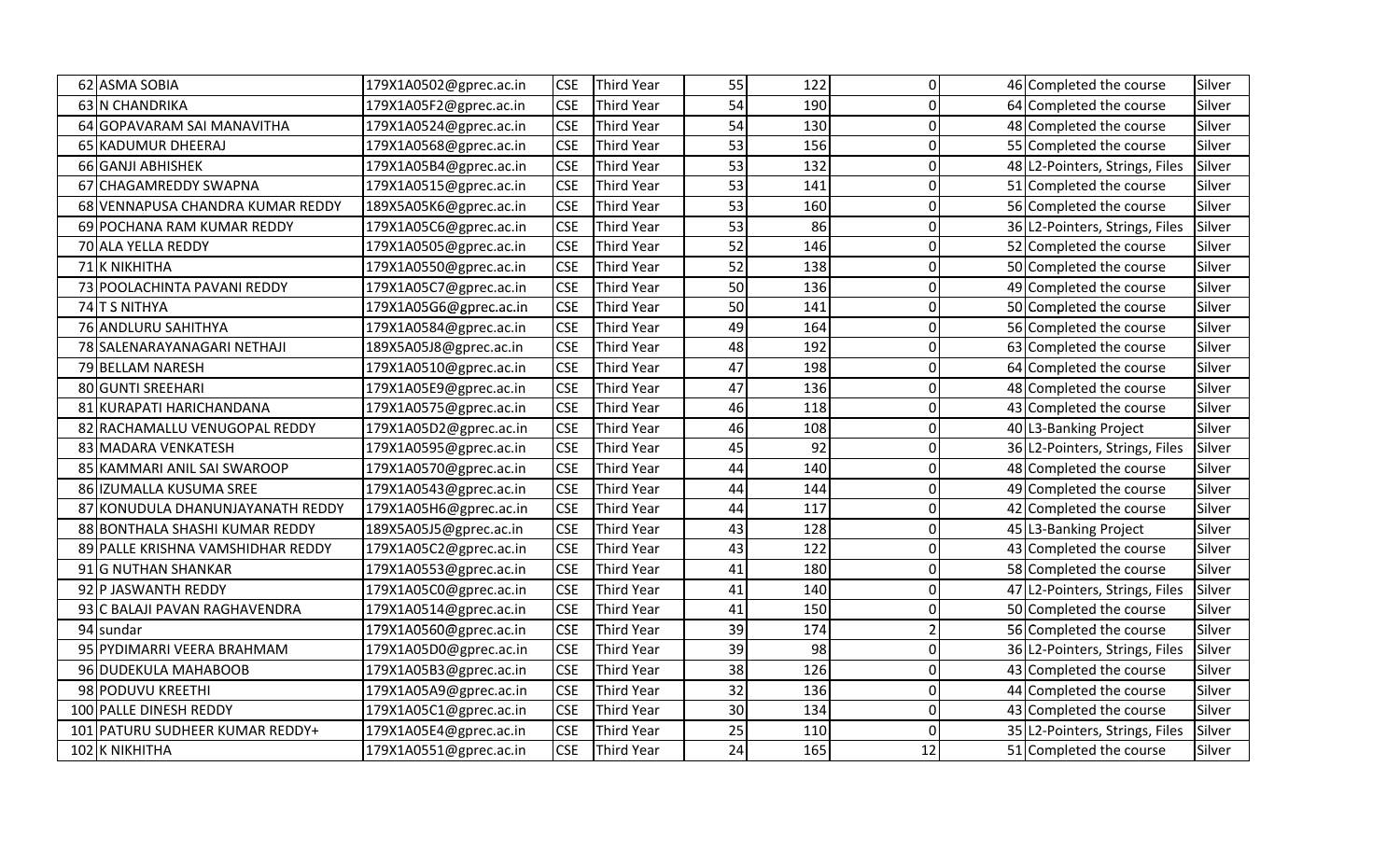|            | 108 PUNNA SRIRANGA SAINATH        | 189X5A05K5@gprec.ac.in | <b>CSE</b> | <b>Third Year</b> | 6              | 174                      | 0 | 47 Completed the course        | Silver       |
|------------|-----------------------------------|------------------------|------------|-------------------|----------------|--------------------------|---|--------------------------------|--------------|
|            | 75 NANDYAL ROHITH GOUD            | 179X1A05A3@gprec.ac.in | <b>CSE</b> | <b>Third Year</b> | 50             | 70                       | O | 31 L1-Calculator Project       | Green        |
|            | 99 PUJARI LOKESH NAIK             | 179X1A05C9@gprec.ac.in | <b>CSE</b> | <b>Third Year</b> | 32             | 96                       | 0 | 33 L2-Pointers, Strings, Files | Green        |
|            | 105 JALAPATHI MOUNIKA             | 179X1A0547@gprec.ac.in | <b>CSE</b> | Third Year        | 22             | 76                       | O | 25 L1-Calculator Project       | Green        |
|            | 106 SUGALIREDDIBAU                | 179X1A05D9@gprec.ac.in | <b>CSE</b> | <b>Third Year</b> | 19             | 94                       | O | 29 L3-Banking Project          | Green        |
|            | 133 MOHAMMED ZAKIKAREEM           | 189X5A05J4@gprec.ac.in | <b>CSE</b> | <b>Third Year</b> | $\overline{0}$ | 127                      | ŋ | 33 Completed the course        | Green        |
|            | 84 A V HARICHANDRA REDDY          | 179X5A05J7@gprec.ac.in | <b>CSE</b> | Third Year        | 45             | 16                       | O | 16 L1-Calculator Project       | Red          |
|            | 103 KUMMARI SWATHI                | 189X5A05J2@gprec.ac.in | <b>CSE</b> | <b>Third Year</b> | 23             | 14                       | O | 9 L1-Calculator Project        | Red          |
|            | 104 KOMMA SIVAJYOTHI              | 189X5A05K0@gprec.ac.in | <b>CSE</b> | Third Year        | 22             | $\Omega$                 | ŋ | 5 L1-Calculator Project        | Red          |
|            | 107 SHAIK SHAKEER BASHA           | 179X1A05E5@gprec.ac.in | <b>CSE</b> | <b>Third Year</b> | 10             | 22                       | O | 8 L1-Calculator Project        | Red          |
|            | 109 MUDE SONY BAI                 | 179X1A0583@gprec.ac.in | <b>CSE</b> | <b>Third Year</b> |                | $\mathbf{0}$             | 0 | 0 L1-Calculator Project        | Red          |
|            | 110 Navaneeswar Reddy Malikireddy | 189X5A05K4@gprec.ac.in | <b>CSE</b> | Third Year        | 3              | 10                       | O | 3 L1-Calculator Project        | Red          |
| 111        | JADAPA PAVITHRA                   | 179X1A0545@gprec.ac.in | <b>CSE</b> | <b>Third Year</b> |                |                          | O | 1 L1-Calculator Project        | Red          |
| 112        | JAGARLAPUDI BHAVANA               | 179X1A0546@gprec.ac.in | <b>CSE</b> | <b>Third Year</b> |                | 0                        | O | 0 L1-Calculator Project        | Red          |
|            | 113 A SONU RAGHAVENDRA KIRAN      | 179X1A0501@gprec.ac.in | <b>CSE</b> | Third Year        |                | 0                        |   | 0 L1-Calculator Project        | Red          |
| 114        | KARAKALA HEMANTH KUMAR            | 179X1A0572@gprec.ac.in | <b>CSE</b> | <b>Third Year</b> |                | 50                       | ŋ | 13 L1-Calculator Project       | Red          |
|            | 115 SIVAKUMAR                     | 179X5A05J1@gprec.ac.in | <b>CSE</b> | Third Year        |                | <sup>0</sup>             |   | 0 L1-Calculator Project        | Red          |
|            | 117 B YASHASWINI                  | 179X1A0508@gprec.ac.in | <b>CSE</b> | <b>Third Year</b> | 0              |                          | ŋ | 1 L1-Calculator Project        | Red          |
| 122        | <b>GONUGUNTLA LAHARI</b>          | 179X1A0542@gprec.ac.in | <b>CSE</b> | <b>Third Year</b> | 0              | 0                        | O | 0 L1-Calculator Project        | Red          |
|            | 128 NUNEPALLI YUKTHAMALYA         | 179X1A05A7@gprec.ac.in | <b>CSE</b> | <b>Third Year</b> | 0              | 0                        | ŋ | 0 L1-Calculator Project        | Red          |
|            | 139 MADDAKA SIVASANKAR            | 179X1A0596@gprec.ac.in | <b>CSE</b> | <b>Third Year</b> | Οl             | $\overline{\phantom{a}}$ | O | 0 L1-Calculator Project        | Red          |
|            | 146 PAMIDI HEMALATHA              | 179X1A0559@gprec.ac.in | <b>CSE</b> | <b>Third Year</b> | 0              |                          | O | 0 L1-Calculator Project        | Red          |
| 155        | <b>TELUGU KARTHIK</b>             | 189X5A05J9@gprec.ac.in | <b>CSE</b> | <b>Third Year</b> | 0              | 48                       | O | 12 L1-Calculator Project       | Red          |
|            | 116 ANDLURI RAJESWARI DEVI        | 189X5A05J1@gprec.ac.in | <b>CSE</b> | <b>Third Year</b> | 0              | 0                        | ŋ | 0 L1-Calculator Project        | <b>Black</b> |
|            | 118 CHATAKONDA VAISHNAVI          | 179X1A0516@gprec.ac.in | <b>CSE</b> | Third Year        | 0              | 0                        |   | 0 L1-Calculator Project        | <b>Black</b> |
|            | 119 CHITTARIHARSHITHA             | 179X1A0518@gprec.ac.in | <b>CSE</b> | <b>Third Year</b> | 0              | 0                        |   | 0 L1-Calculator Project        | <b>Black</b> |
| 120        | LINGARAJUGARI PAVITHRA            | 179X1A0528@gprec.ac.in | <b>CSE</b> | <b>Third Year</b> | 0              | Οl                       | ŋ | 0 L1-Calculator Project        | <b>Black</b> |
| 121        | SEEDELLA VENKATESWARI             | 179X1A0531@gprec.ac.in | <b>CSE</b> | <b>Third Year</b> | 0              | 0                        |   | 0 L1-Calculator Project        | <b>Black</b> |
|            | 123 JUTUR MYTHRI                  | 179X1A0548@gprec.ac.in | <b>CSE</b> | <b>Third Year</b> | 0              | 0                        | n | 0 L1-Calculator Project        | <b>Black</b> |
| <b>124</b> | <b>KKUKATIKONDA INDUJA</b>        | 179X1A0554@gprec.ac.in | <b>CSE</b> | <b>Third Year</b> | 0              | n                        | O | 0 L1-Calculator Project        | <b>Black</b> |
|            | 125 MAHENDRAKAR NEHA              | 179X1A0581@gprec.ac.in | <b>CSE</b> | <b>Third Year</b> | ΩI             | 0                        | O | 0 L1-Calculator Project        | <b>Black</b> |
|            | 126 NARVA TULASI                  | 179X1A05A4@gprec.ac.in | <b>CSE</b> | <b>Third Year</b> | Οl             | ΩI                       | O | 0 L1-Calculator Project        | <b>Black</b> |
| 127        | NOSSAM LAKSHMI MANASA             | 179X1A05A6@gprec.ac.in | <b>CSE</b> | <b>Third Year</b> | 0              | 0                        | O | 0 L1-Calculator Project        | <b>Black</b> |
|            | 129 PEDDIREDDY GARI YASWITHA      | 179X1A05B2@gprec.ac.in | <b>CSE</b> | <b>Third Year</b> | 0              | 0                        |   | 0 L1-Calculator Project        | <b>Black</b> |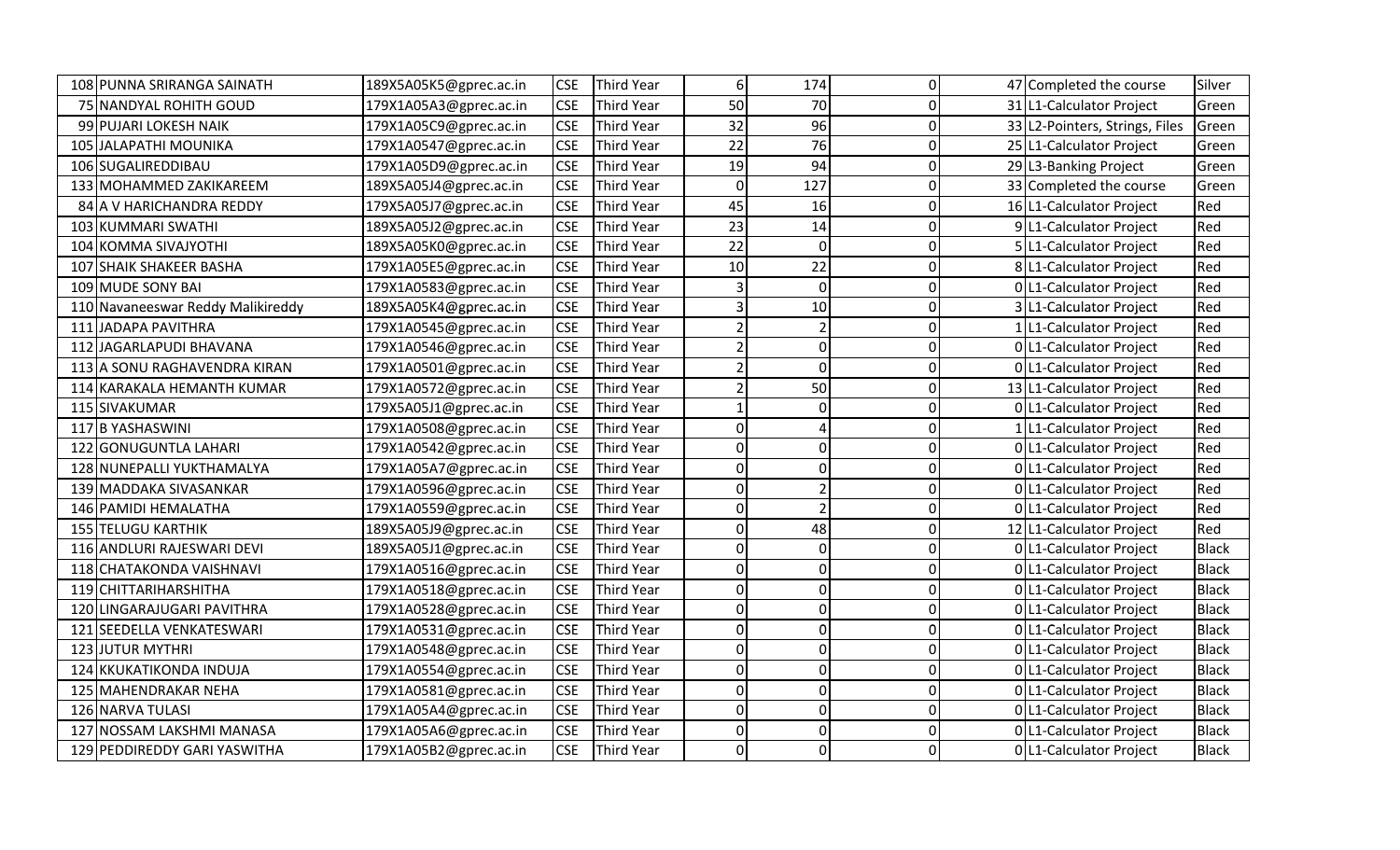| 130 M SUSHITHA                            | 179X1A05B6@gprec.ac.in | <b>CSE</b> | <b>Third Year</b> | Οl       | $\overline{0}$ | 0l       | 0 L1-Calculator Project | <b>Black</b> |
|-------------------------------------------|------------------------|------------|-------------------|----------|----------------|----------|-------------------------|--------------|
| 131 DANDU SAI SREEJA                      | 179X1A05E2@gprec.ac.in | <b>CSE</b> | <b>Third Year</b> | O        | $\Omega$       | 0        | 0 L1-Calculator Project | <b>Black</b> |
| <b>GADDAM RUCHITHA</b><br>132             | 179X1A05E8@gprec.ac.in | <b>CSE</b> | <b>Third Year</b> | O        | $\Omega$       | U        | 0 L1-Calculator Project | <b>Black</b> |
| 134 ABHINAV SAI BEDHI                     | 179X1A0503@gprec.ac.in | <b>CSE</b> | <b>Third Year</b> | 0        | 0              |          | 0 L1-Calculator Project | <b>Black</b> |
| AKEPOGU BENHUR ANDREW JOEL<br>135         | 179X1A0504@gprec.ac.in | <b>CSE</b> | Third Year        | O        | 0              | 0        | 0 L1-Calculator Project | <b>Black</b> |
| 136 BONDILI GOUTHAM SINGH                 | 179X1A0512@gprec.ac.in | <b>CSE</b> | <b>Third Year</b> | O        | 0              | ŋ        | 0 L1-Calculator Project | <b>Black</b> |
| <b>CHINDI SOLMON PREM SAGAR</b><br>137    | 179X1A0517@gprec.ac.in | <b>CSE</b> | <b>Third Year</b> | 0        | 0              | n        | 0 L1-Calculator Project | <b>Black</b> |
| <b>JINKA SUPRAJEETH</b><br>138            | 179X1A0566@gprec.ac.in | <b>CSE</b> | <b>Third Year</b> | 0        | $\Omega$       | U        | 0 L1-Calculator Project | <b>Black</b> |
| 140 MARTHALA CHAKRADHAR REDDY             | 179X1A0597@gprec.ac.in | <b>CSE</b> | <b>Third Year</b> | 0        | 0              | $\Omega$ | 0 L1-Calculator Project | <b>Black</b> |
| NUKALA GURUDATHA SAI SREEKAR<br>141       | 179X1A05B9@gprec.ac.in | <b>CSE</b> | <b>Third Year</b> | 0        | ΩI             | 0        | 0 L1-Calculator Project | <b>Black</b> |
| <b>SAMBU SAI SANDEEP</b><br>142           | 179X1A05F6@gprec.ac.in | <b>CSE</b> | <b>Third Year</b> | O        | 0              | 0        | 0 L1-Calculator Project | <b>Black</b> |
| SIDDAM UGESH KUMAR REDDY<br>143           | 179X1A05G1@gprec.ac.in | <b>CSE</b> | Third Year        | $\Omega$ | 0              | U        | 0 L1-Calculator Project | <b>Black</b> |
| <b>SOMA MANEESHA</b><br>144               | 189X5A05J7@gprec.ac.in | <b>CSE</b> | <b>Third Year</b> | 0        | 0              | U        | 0 L1-Calculator Project | <b>Black</b> |
| 145 BAJANTHRI VYSHNAVI                    | 179X1A0509@gprec.ac.in | <b>CSE</b> | <b>Third Year</b> | O        | $\Omega$       |          | 0 L1-Calculator Project | <b>Black</b> |
| 147 Name                                  | 179X1A0574@gprec.ac.in | <b>CSE</b> | <b>Third Year</b> | 0        | $\Omega$       |          | 0 L1-Calculator Project | <b>Black</b> |
| N SUSRUSHA<br>148                         | 179X1A05A0@gprec.ac.in | <b>CSE</b> | Third Year        | O        | 0              | n        | 0 L1-Calculator Project | <b>Black</b> |
| 149 S SAHITHI                             | 179X1A05D4@gprec.ac.in | <b>CSE</b> | <b>Third Year</b> | 0        | $\Omega$       | ŋ        | 0 L1-Calculator Project | <b>Black</b> |
| 150 SHAIK FAHIMUNNISA                     | 179X1A05D7@gprec.ac.in | <b>CSE</b> | <b>Third Year</b> | 0        | 0              | U        | 0 L1-Calculator Project | <b>Black</b> |
| <b>SOMIREDDY MADHAVI</b><br>151           | 179X1A05D8@gprec.ac.in | <b>CSE</b> | <b>Third Year</b> | 0        | $\Omega$       |          | 0 L1-Calculator Project | <b>Black</b> |
| 152 POLA SRAVANI                          | 179X1A05F4@gprec.ac.in | <b>CSE</b> | <b>Third Year</b> | 0        | 0              | ŋ        | 0 L1-Calculator Project | <b>Black</b> |
| TALLARI PRIYANKA<br>153                   | 179X1A05G8@gprec.ac.in | <b>CSE</b> | <b>Third Year</b> | 0        | 0              | 0        | 0 L1-Calculator Project | <b>Black</b> |
| <b>MANDRA SAHITHI</b><br>154              | 179X1A05J0@gprec.ac.in | <b>CSE</b> | <b>Third Year</b> | O        | $\Omega$       | O        | 0 L1-Calculator Project | <b>Black</b> |
| TANNEERU MOHIT MANI SHANKAR<br><b>156</b> | 189X5A05K1@gprec.ac.in | <b>CSE</b> | <b>Third Year</b> | 0        | 0              | 0        | 0 L1-Calculator Project | <b>Black</b> |
| <b>CHOKKAM SUNIL VARMA</b><br>157         | 179X1A0519@gprec.ac.in | <b>CSE</b> | <b>Third Year</b> | 0        | 0              | U        | 0 L1-Calculator Project | <b>Black</b> |
| <b>GODDENDLA VAMSI KRISHNA</b><br>158     | 179X1A0527@gprec.ac.in | <b>CSE</b> | Third Year        | 0        | 0              |          | 0 L1-Calculator Project | <b>Black</b> |
| 159 G AKHIL                               | 179X1A0535@gprec.ac.in | <b>CSE</b> | <b>Third Year</b> | O        | $\Omega$       | n        | 0 L1-Calculator Project | <b>Black</b> |
| 160 GADDAM SAI NARASIMHA REDDY            | 179X1A0538@gprec.ac.in | <b>CSE</b> | <b>Third Year</b> | O        | 0              | n        | 0 L1-Calculator Project | <b>Black</b> |
| <b>SHAIK JAMAL MAHABOOB</b><br>161        | 179X1A0561@gprec.ac.in | <b>CSE</b> | Third Year        | 0        | 0              | n        | 0 L1-Calculator Project | <b>Black</b> |
| <b>KASAMSETTY ROHITH</b><br>162           | 179X1A0567@gprec.ac.in | <b>CSE</b> | <b>Third Year</b> | 0        | $\Omega$       | O        | 0 L1-Calculator Project | <b>Black</b> |
| KALLURU KIRAN KUMAR REDDY<br>163          | 179X1A0569@gprec.ac.in | <b>CSE</b> | <b>Third Year</b> | 0        | 0              |          | 0 L1-Calculator Project | <b>Black</b> |
| KONDREDDY MUKESH NAGI REDDY<br>164        | 179X1A0591@gprec.ac.in | <b>CSE</b> | <b>Third Year</b> | 0        | 0              | 0        | 0 L1-Calculator Project | <b>Black</b> |
| MEDA SESHA SAI VARUN<br>165               | 179X1A0594@gprec.ac.in | <b>CSE</b> | <b>Third Year</b> | 0        | $\Omega$       | 0        | 0 L1-Calculator Project | <b>Black</b> |
| 166 K SRI HARI RAM                        | 179X1A05F1@gprec.ac.in | <b>CSE</b> | Third Year        | 0        | $\mathbf{0}$   | $\Omega$ | 0 L1-Calculator Project | <b>Black</b> |
| 167 SHEGIREDDY SUMANTHREDDY               | 179X1A05F9@gprec.ac.in | <b>CSE</b> | <b>Third Year</b> | 0        | 0              | $\Omega$ | 0 L1-Calculator Project | <b>Black</b> |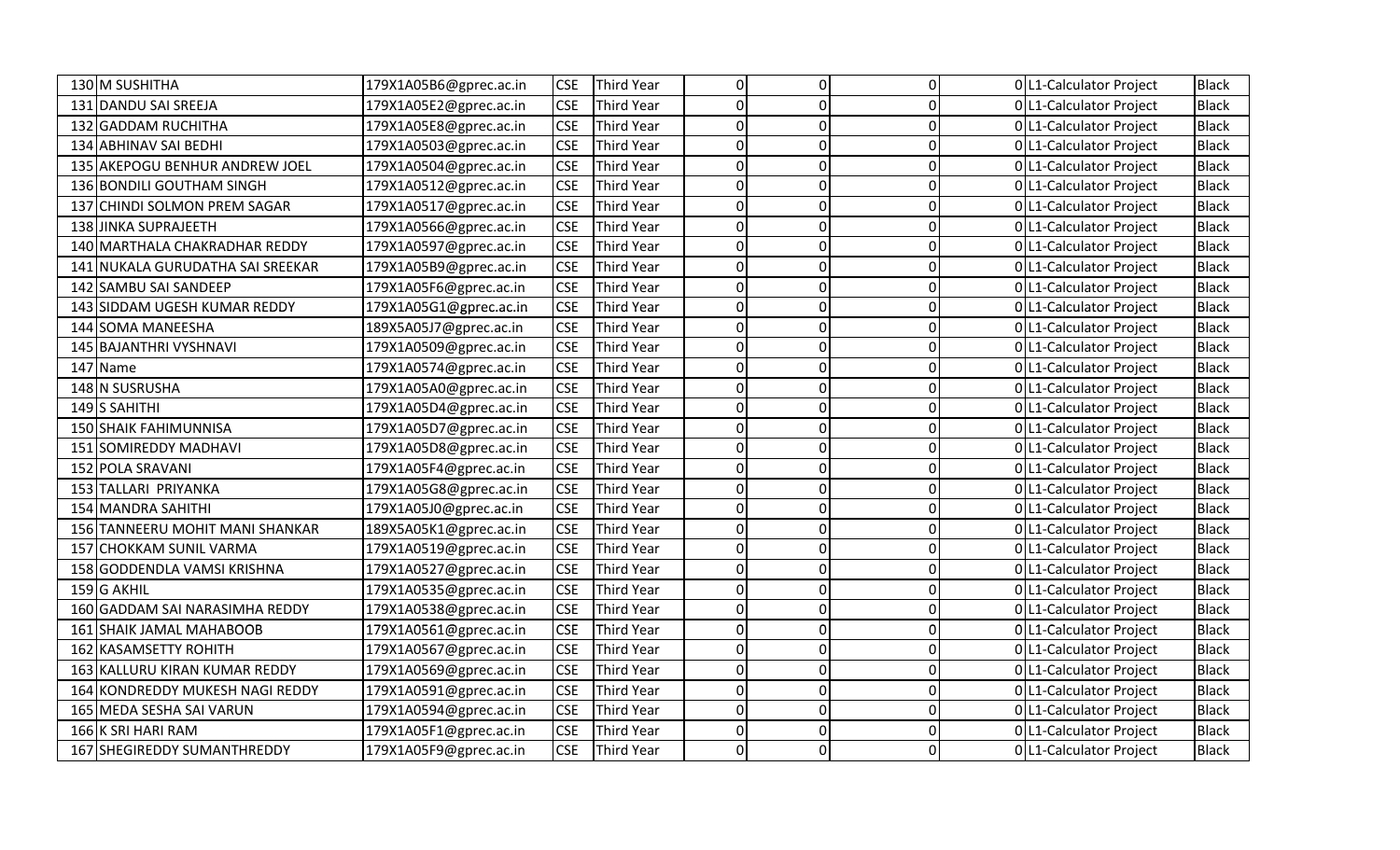|     | 168 NALLABATTHINI RUCHITHA        | 189X5A05K2@gprec.ac.in | <b>CSE</b> | <b>Third Year</b> |   | 0 |  | 0 L1-Calculator Project | <b>Black</b> |
|-----|-----------------------------------|------------------------|------------|-------------------|---|---|--|-------------------------|--------------|
|     | 169 D SREEJA REDDY                | 179X1A0520@gprec.ac.in | <b>CSE</b> | <b>Third Year</b> |   | ი |  | 0 L1-Calculator Project | <b>Black</b> |
|     | 170 DIDDEKUNTA THARUNI            | 179X1A0522@gprec.ac.in | <b>CSE</b> | <b>Third Year</b> |   | ი |  | 0 L1-Calculator Project | <b>Black</b> |
| 171 | NEHA SULTHANA SHAIK               | 179X1A05B7@gprec.ac.in | <b>CSE</b> | Third Year        |   | U |  | 0 L1-Calculator Project | <b>Black</b> |
|     | 172 PUJARI ANITHA BAI             | 179X1A05C8@gprec.ac.in | <b>CSE</b> | <b>Third Year</b> |   | ი |  | 0 L1-Calculator Project | <b>Black</b> |
|     | 173 SAKARAM SAMYUKTHA             | 179X1A05D5@gprec.ac.in | <b>CSE</b> | <b>Third Year</b> |   | U |  | 0 L1-Calculator Project | <b>Black</b> |
|     | 174 TABBEEBU HARSHITHA            | 179X1A05G7@gprec.ac.in | <b>CSE</b> | <b>Third Year</b> |   | O |  | 0 L1-Calculator Project | <b>Black</b> |
|     | 175 THOTA AMRUSHA REDDY           | 179X1A05G9@gprec.ac.in | <b>CSE</b> | Third Year        |   | n |  | 0 L1-Calculator Project | <b>Black</b> |
|     | 176 VALAGONDA KAVYA               | 179X1A05H1@gprec.ac.in | <b>CSE</b> | <b>Third Year</b> |   | n |  | 0 L1-Calculator Project | <b>Black</b> |
| 177 | <b>YERUVA PRIYANKA</b>            | 179X1A05H9@gprec.ac.in | <b>CSE</b> | <b>Third Year</b> |   | n |  | 0 L1-Calculator Project | <b>Black</b> |
| 178 | AMBATI GOVINDA SUJITH KUMAR REDDY | 179X1A0506@gprec.ac.in | <b>CSE</b> | <b>Third Year</b> |   | O |  | 0 L1-Calculator Project | <b>Black</b> |
|     | 179 DESAI NAGA SAI SATYARAM       | 179X1A0521@gprec.ac.in | <b>CSE</b> | <b>Third Year</b> |   | n |  | 0 L1-Calculator Project | <b>Black</b> |
|     | 180 UNKNOWN                       | 179X1A0533@gprec.ac.in | <b>CSE</b> | <b>Third Year</b> |   | n |  | 0 L1-Calculator Project | <b>Black</b> |
|     | 181 G SAI KUMAR                   | 179X1A0536@gprec.ac.in | <b>CSE</b> | <b>Third Year</b> |   | U |  | 0 L1-Calculator Project | <b>Black</b> |
|     | 182 GALI SUMANTH                  | 179X1A0537@gprec.ac.in | <b>CSE</b> | <b>Third Year</b> |   | n |  | 0 L1-Calculator Project | <b>Black</b> |
|     | 183 INDLA SANDEEP KUMAR REDDY     | 179X1A0565@gprec.ac.in | <b>CSE</b> | <b>Third Year</b> |   | O |  | 0 L1-Calculator Project | <b>Black</b> |
|     | 184 YENDURU SAI KRISHNA           | 179X1A0590@gprec.ac.in | <b>CSE</b> | <b>Third Year</b> |   | ი |  | 0 L1-Calculator Project | <b>Black</b> |
| 185 | LINGAM VENKATA SAI KOUSHIK        | 179X1A0592@gprec.ac.in | <b>CSE</b> | <b>Third Year</b> |   | U |  | 0 L1-Calculator Project | <b>Black</b> |
|     | 186 PERAMALA VIJAY                | 179X1A05C3@gprec.ac.in | <b>CSE</b> | <b>Third Year</b> |   | ი |  | 0 L1-Calculator Project | <b>Black</b> |
| 187 | <b>PESALA SAI PRASHANTH</b>       | 179X1A05C4@gprec.ac.in | <b>CSE</b> | <b>Third Year</b> |   | O |  | 0 L1-Calculator Project | <b>Black</b> |
|     | 188 SAMI                          | 179X1A05E1@gprec.ac.in | <b>CSE</b> | <b>Third Year</b> | O | O |  | 0 L1-Calculator Project | <b>Black</b> |
|     | 189 SHAIK MUHAMMAD SHAFIVULLA     | 179X1A05E6@gprec.ac.in | <b>CSE</b> | Third Year        |   | n |  | 0 L1-Calculator Project | <b>Black</b> |
|     | 190 RASAPUTRA PRADEEP SINGH       | 179X1A05F5@gprec.ac.in | <b>CSE</b> | <b>Third Year</b> |   | 0 |  | 0 L1-Calculator Project | <b>Black</b> |
|     | 191 ALLINAGARAM ARAVIND           | 179X1A05H3@gprec.ac.in | <b>CSE</b> | <b>Third Year</b> |   | ი |  | 0 L1-Calculator Project | <b>Black</b> |
| 192 | <b>CH KISHORE KUMAR REDDY</b>     | 179X1A05H4@gprec.ac.in | <b>CSE</b> | <b>Third Year</b> |   | O |  | 0 L1-Calculator Project | Black        |
|     | 193 R RAHUL                       | 179X1A05H7@gprec.ac.in | <b>CSE</b> | <b>Third Year</b> |   | n |  | 0 L1-Calculator Project | <b>Black</b> |
| 194 | <b>VARADI MANOHAR</b>             | 179X1A05H8@gprec.ac.in | <b>CSE</b> | <b>Third Year</b> |   | O |  | 0 L1-Calculator Project | <b>Black</b> |
| 195 | <b>VADLA PRAVEEN ACHARI</b>       | 179X5A05J6@gprec.ac.in | <b>CSE</b> | <b>Third Year</b> | ი | 0 |  | 0 L1-Calculator Project | <b>Black</b> |
|     | 196 H.MOHAMMED SUHAIL             | 179X5A05J8@gprec.ac.in | <b>CSE</b> | <b>Third Year</b> |   | 0 |  | 0 L1-Calculator Project | <b>Black</b> |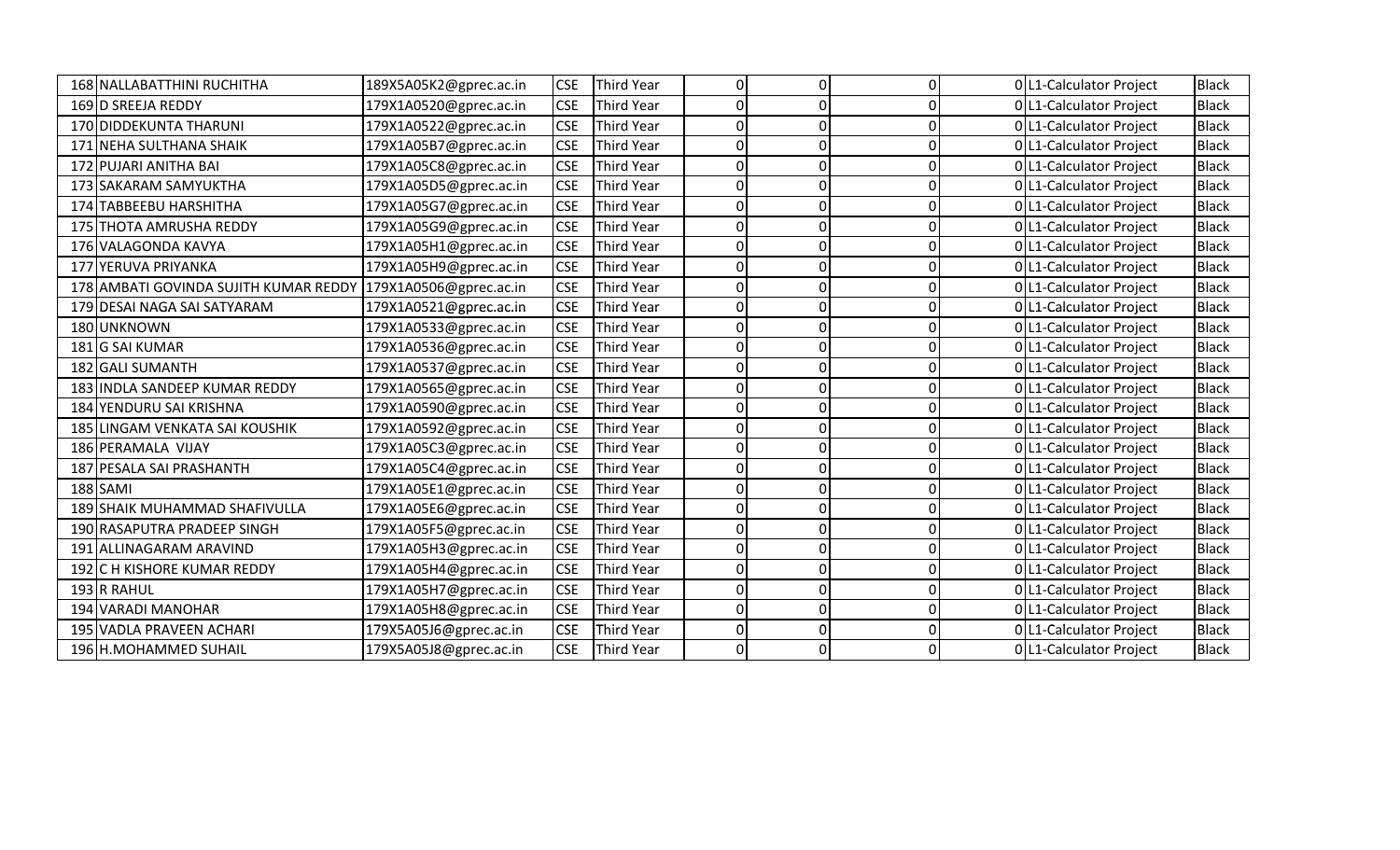## **Hebeon -2019 -2020(second year)**

|                                                              |                        |            |                            | <b>Practice</b> | <b>Hackathon</b> | <b>Extra Hackathon</b> | <b>Overall</b>    |                         |              |
|--------------------------------------------------------------|------------------------|------------|----------------------------|-----------------|------------------|------------------------|-------------------|-------------------------|--------------|
| <b>S.No. Student Name</b>                                    | <b>Student ID</b>      |            | <b>Branch Joining Year</b> | (?)/93)         | (?)/286)         | (?/undefined)          | <b>Percentage</b> | <b>Level Status</b>     | <b>Medal</b> |
| LlBUKKITTU SAI THANMAYEE                                     | 189X1A0510@gprec.ac.in | <b>CSE</b> | Second Year                | 90              | 254              | $\Omega$               |                   | 90 Completed the course | Gold         |
| 2 BANDI PADMA SREE                                           | 189X1A0506@gprec.ac.in | <b>CSE</b> | Second Year                | 89              | 252              | 168                    |                   | 93 Completed the course | Gold         |
| 3 DODDA AKASH                                                | 189X1A0537@gprec.ac.in | <b>CSE</b> | Second Year                | 89              | 262              | 20                     |                   | 92 Completed the course | Gold         |
| 4 G SAI RAJESWARI                                            | 189X1A0518@gprec.ac.in | <b>CSE</b> | Second Year                | 83              | 226              | 58                     |                   | 83 Completed the course | Gold         |
| 5 GUNDA SHANMUKHANATH KUMAR                                  | 189X1A0540@gprec.ac.in | <b>CSE</b> | Second Year                | 83              | 228              | 80                     |                   | 85 L3-Banking Project   | Gold         |
| 6 BALAM LIKHITHA                                             | 189X1A0505@gprec.ac.in | <b>CSE</b> | Second Year                | 79              | 188              | 0                      |                   | 70 Completed the course | Gold         |
| <b>8 CHAKALI ROJA</b>                                        | 189X1A0513@gprec.ac.in | <b>CSE</b> | Second Year                | 78              | 206              | 0                      |                   | 74 Completed the course | Gold         |
| 9 MADINENI SRUJANA                                           | 189X1A0575@gprec.ac.in | <b>CSE</b> | Second Year                | 77              | 182              | 28                     |                   | 70 Completed the course | Gold         |
| 10 BODA MEGHANA                                              | 189X1A0508@gprec.ac.in | <b>CSE</b> | Second Year                | 76              | 230              | 76                     |                   | 83 Completed the course | Gold         |
| 11 DUDEKULA AFTAB AHMED                                      | 189X1A0538@gprec.ac.in | <b>CSE</b> | Second Year                | 75              | 248              | 70                     |                   | 87 Completed the course | Gold         |
| 13 JANGAM PRAGATHI                                           | 189X1A05A9@gprec.ac.in | <b>CSE</b> | Second Year                | 74              | 218              | $\Omega$               |                   | 77 Completed the course | Gold         |
| 15 SAMHITA N                                                 | 189X1A05D7@gprec.ac.in | <b>CSE</b> | Second Year                | 68              | 230              | 64                     |                   | 81 Completed the course | Gold         |
| 16 H M ANUSHREE                                              | 189X1A0549@gprec.ac.in | <b>CSE</b> | Second Year                | 67              | 182              |                        |                   | 66 Completed the course | Gold         |
| 19 KUNA SAI MIDHILESH                                        | 189X1A0546@gprec.ac.in | <b>CSE</b> | Second Year                | 65              | 192              | 132                    |                   | 76 Completed the course | Gold         |
| 20 SANEPALLI VENKATA VYSHNAVI                                | 189X1A05D8@gprec.ac.in | <b>CSE</b> | Second Year                | 65              | 222              | 160                    |                   | 82 Completed the course | Gold         |
| 22 NANDIRAJU VENKATA SRIBHAVANA                              | 189X1A0582@gprec.ac.in | <b>CSE</b> | Second Year                | 63              | 184              | 69                     |                   | 69 Completed the course | Gold         |
| 23 BANDARU LAKSHMI TULASI                                    | 189X1A05G7@gprec.ac.in | <b>CSE</b> | Second Year                | 63              | 216              | 12                     |                   | 74 Completed the course | Gold         |
| 26 M S ZAIBA NIKHAT                                          | 189X1A0572@gprec.ac.in | <b>CSE</b> | Second Year                | 60              | 242              | 6                      |                   | 80 Completed the course | Gold         |
| 30 RAJA GAYATHRI                                             | 189X1A05D2@gprec.ac.in | <b>CSE</b> | Second Year                | 57              | 200              | 14                     |                   | 68 Completed the course | Gold         |
| 31 ALLE NAGA NIKHIL REDDY                                    | 189X1A0527@gprec.ac.in | <b>CSE</b> | Second Year                | 55              | 235              | $\Omega$               |                   | 76 Completed the course | Gold         |
| 34 PONNURU THRILOK                                           | 189X1A05B7@gprec.ac.in | <b>CSE</b> | Second Year                | 55              | 200              | 186                    |                   | 77 Completed the course | Gold         |
| 39 SIRIGIREDDY VENKATA PRANEETH REDDY 189X1A05G1@gprec.ac.in |                        | <b>CSE</b> | Second Year                | 51              | 236              | 40                     |                   | 78 Completed the course | Gold         |
| 43 M S MADHAVAN IYER                                         | 189X1A0599@gprec.ac.in | <b>CSE</b> | Second Year                | 47              | 204              | 110                    |                   | 73 Completed the course | Gold         |
| 45 MEKALA VENKATA SAI SUMANTH                                | 189X1A05B6@gprec.ac.in | <b>CSE</b> | Second Year                | 47              | 180              | 66                     |                   | 65 Completed the course | Gold         |
| 46 PANJUGALA LEELAVARDHAN REDDY                              | 189X1A05F1@gprec.ac.in | <b>CSE</b> | Second Year                | 47              | 252              | $\Omega$               |                   | 78 Completed the course | Gold         |
| 47 UNGARALA SAI DHEERAJ                                      | 189X1A05G2@gprec.ac.in | <b>CSE</b> | Second Year                | 47              | 222              | 36                     |                   | 73 Completed the course | Gold         |
| 48 UTTARKER SUNIL                                            | 189X1A05G3@gprec.ac.in | <b>CSE</b> | Second Year                | 47              | 204              | $\Omega$               |                   | 66 Completed the course | Gold         |
| 50 KORAKANCHULA DHANUSH KUMAR                                | 189X1A0593@gprec.ac.in | <b>CSE</b> | Second Year                | 45              | 224              | O                      |                   | 70 Completed the course | Gold         |
| 62 JANAPALA YASWANTH REDDY                                   | 189X1A0588@gprec.ac.in | <b>CSE</b> | Second Year                | 33              | 244              | $\Omega$               |                   | 73 Completed the course | Gold         |
| 67 KANCHANAM SUMANTH                                         | 189X1A05B5@gprec.ac.in | <b>CSE</b> | Second Year                | 30              | 230              | 66                     |                   | 73 Completed the course | Gold         |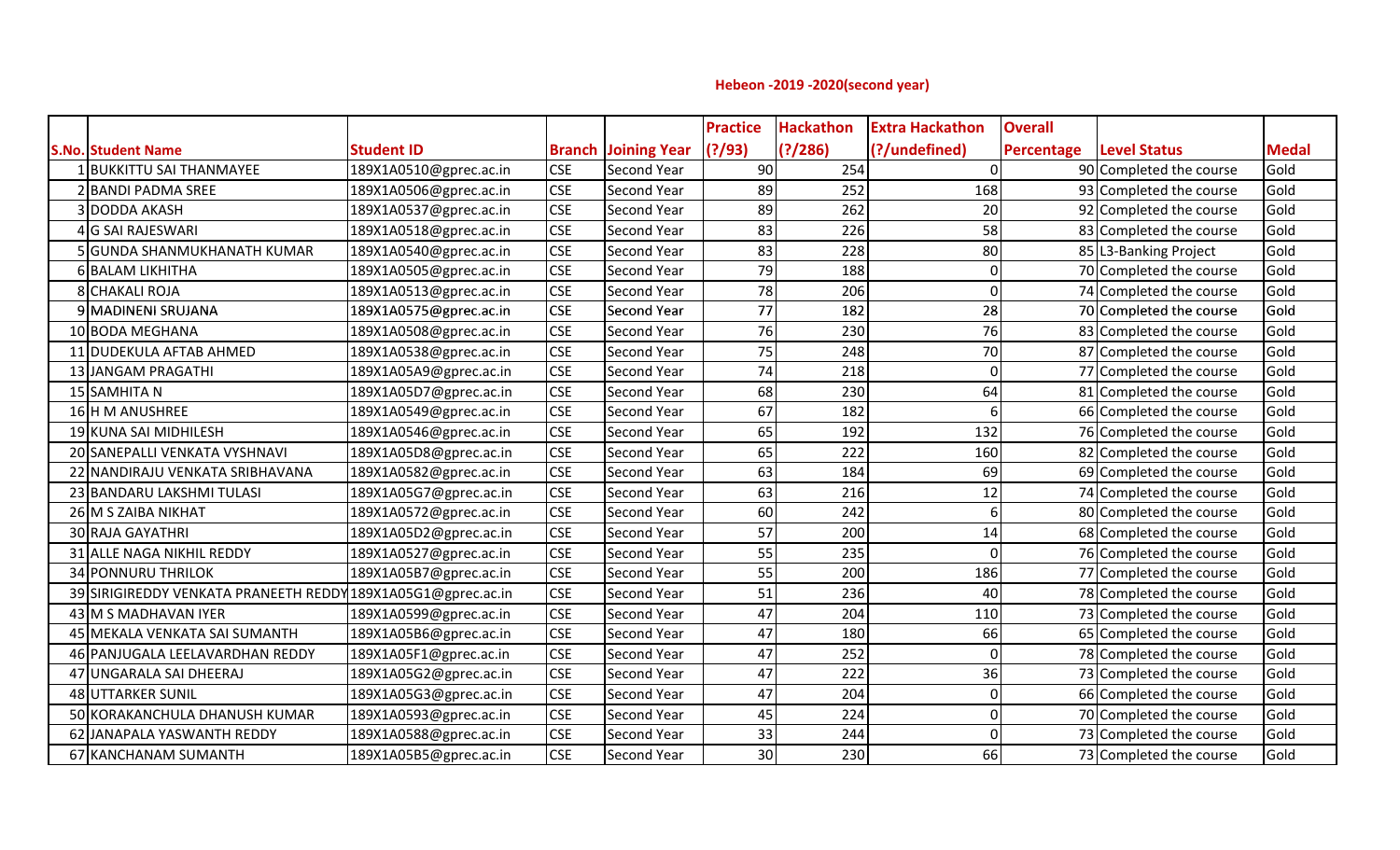|                 | 76 HARSHITH RAVINOOTHALA              | 189X1A05F6@gprec.ac.in | <b>CSE</b> | <b>Second Year</b> | 21       | 254 | 113      | 78 Completed the course        | Gold   |
|-----------------|---------------------------------------|------------------------|------------|--------------------|----------|-----|----------|--------------------------------|--------|
| $185$ anu       |                                       | Hebeon@gprec.ac.in     | <b>CSE</b> | Second Year        | $\Omega$ | 286 | 264      | 85 L1-Calculator Project       | Gold   |
|                 | 7 GOWRI GEETHA VANI                   | 189X1A0522@gprec.ac.in | <b>CSE</b> | Second Year        | 79       | 164 | $\Omega$ | 64 Completed the course        | Silver |
|                 | 12 TANEEMUNNISA                       | 189X1A05E5@gprec.ac.in | <b>CSE</b> | Second Year        | 75       | 156 | 12       | 62 Completed the course        | Silver |
|                 | 14 GANDHAM LOHITHA                    | 189X1A0519@gprec.ac.in | <b>CSE</b> | <b>Second Year</b> | 70       | 148 | $\Omega$ | 57 Completed the course        | Silver |
| 17 <sup>1</sup> | <b>BONDALAPATI ABHISHEK BHARADWAJ</b> | 189X1A0532@gprec.ac.in | <b>CSE</b> | Second Year        | 67       | 138 | $\Omega$ | 54 Completed the course        | Silver |
|                 | 18 KADIAM NAGA SWATHI                 | 189X1A0562@gprec.ac.in | <b>CSE</b> | <b>Second Year</b> | 66       | 156 | 18       | 60 Completed the course        | Silver |
|                 | 21 DHANIREDDY SWATHI                  | 189X1A0516@gprec.ac.in | <b>CSE</b> | Second Year        | 64       | 172 |          | 62 Completed the course        | Silver |
|                 | 24 GANUMALA YAMINI PRIYANKA           | 189X1A0521@gprec.ac.in | <b>CSE</b> | <b>Second Year</b> | 62       | 118 |          | 47 L3-Banking Project          | Silver |
|                 | 25 PATHIRAJAGARI ALEKYA               | 189X1A05C4@gprec.ac.in | <b>CSE</b> | <b>Second Year</b> | 62       | 169 | $\Omega$ | 60 Completed the course        | Silver |
|                 | 27 G NAVEEN KUMAR                     | 189X5A05J3@gprec.ac.in | <b>CSE</b> | Second Year        | 59       | 152 | $\Omega$ | 55 Completed the course        | Silver |
|                 | 28 U SAI SWETHA                       | 189X1A05B1@gprec.ac.in | <b>CSE</b> | Second Year        | 59       | 144 | 18       | 55 L4-Post Assessment Test     | Silver |
|                 | 29 KAMMARA NANDA KISHORE              | 189X1A0543@gprec.ac.in | <b>CSE</b> | <b>Second Year</b> | 57       | 177 | 20       | 63 Completed the course        | Silver |
|                 | 32 KAKE GAYANI PRASOONA               | 189X1A0563@gprec.ac.in | <b>CSE</b> | Second Year        | 55       | 133 | $\Omega$ | 49 Completed the course        | Silver |
|                 | 33 LINGAREDDYGARI SAI RISHITHA REDDY  | 189X1A0568@gprec.ac.in | <b>CSE</b> | <b>Second Year</b> | 55       | 148 |          | 53 L3-Banking Project          | Silver |
|                 | 35 MEKALA HARSHAVARDHAN               | 189X1A05A1@gprec.ac.in | <b>CSE</b> | <b>Second Year</b> | 54       | 140 |          | 51 Completed the course        | Silver |
|                 | 37 NOOKALA MAHALAKSHMI                | 189X1A05B8@gprec.ac.in | <b>CSE</b> | Second Year        | 53       | 124 |          | 46 Completed the course        | Silver |
|                 | 38 DONAPATI INDUJA REDDY              | 189X1A0517@gprec.ac.in | <b>CSE</b> | <b>Second Year</b> | 51       | 142 |          | 50 Completed the course        | Silver |
|                 | 40 VADLA USHA RANI                    | 189X1A05B2@gprec.ac.in | <b>CSE</b> | <b>Second Year</b> | 49       | 152 |          | 53 Completed the course        | Silver |
|                 | 41 INDLA JESLINA EVANGELINE           | 189X1A0524@gprec.ac.in | <b>CSE</b> | <b>Second Year</b> | 48       | 140 | $\Omega$ | 49 Completed the course        | Silver |
|                 | 42 MADDELA VENKATA SRAVANI            | 189X1A0573@gprec.ac.in | <b>CSE</b> | Second Year        | 48       | 182 | $\Omega$ | 60 Completed the course        | Silver |
|                 | 44 JAYAVARAM SAI GOWTHAM              | 189X1A05B4@gprec.ac.in | <b>CSE</b> | Second Year        | 47       | 133 | 78       | 56 Completed the course        | Silver |
|                 | 51 PERIMILA NEERAJA                   | 189X1A05C6@gprec.ac.in | <b>CSE</b> | <b>Second Year</b> | 45       | 186 |          | 61 Completed the course        | Silver |
|                 | 52 BOLLAVARAM CHANDANA                | 189X1A0509@gprec.ac.in | <b>CSE</b> | <b>Second Year</b> | 44       | 156 | $\Omega$ | 52 Completed the course        | Silver |
|                 | 53 MITTA ESWARI SWETHA PRIYA          | 189X1A0578@gprec.ac.in | <b>CSE</b> | Second Year        | 44       | 106 | 16       | 42 L2-Pointers, Strings, Files | Silver |
|                 | 54 YELLAYYAGARI TEJASWINI             | 189X1A05E7@gprec.ac.in | <b>CSE</b> | <b>Second Year</b> | 43       | 146 | 62       | 56 Completed the course        | Silver |
|                 | 55 KAMISETTY LIKHITHA                 | 189X1A05B0@gprec.ac.in | <b>CSE</b> | Second Year        | 41       | 204 | $\Omega$ | 64 L3-Banking Project          | Silver |
|                 | 56 V CHANDRIKA                        | 189X1A05H3@gprec.ac.in | <b>CSE</b> | Second Year        | 41       | 182 | $\Omega$ | 58 Completed the course        | Silver |
|                 | 57 GANGISETTY LAKSHMI RATNANJALI      | 189X1A05A5@gprec.ac.in | <b>CSE</b> | Second Year        | 40       | 146 | 70       | 57 Completed the course        | Silver |
|                 | 58 KADAPANA SAIMONISH REDDY           | 189X1A05C0@gprec.ac.in | <b>CSE</b> | Second Year        | 35       | 150 |          | 48 Completed the course        | Silver |
|                 | 59 PALUTLA ANUSHA                     | 189X1A05H1@gprec.ac.in | <b>CSE</b> | Second Year        | 35       | 156 |          | 50 Completed the course        | Silver |
|                 | 60 SYEDA SHIREEN FALAK                | 189X1A05E2@gprec.ac.in | <b>CSE</b> | Second Year        | 34       | 192 |          | 60 Completed the course        | Silver |
|                 | 61 M MAHATHI REDDY                    | 189X1A0571@gprec.ac.in | <b>CSE</b> | Second Year        | 33       | 130 |          | 43 L3-Banking Project          | Silver |
|                 | 63 H K SARANYA                        | 189X1A0523@gprec.ac.in | <b>CSE</b> | Second Year        | 31       | 142 |          | 45 L3-Banking Project          | Silver |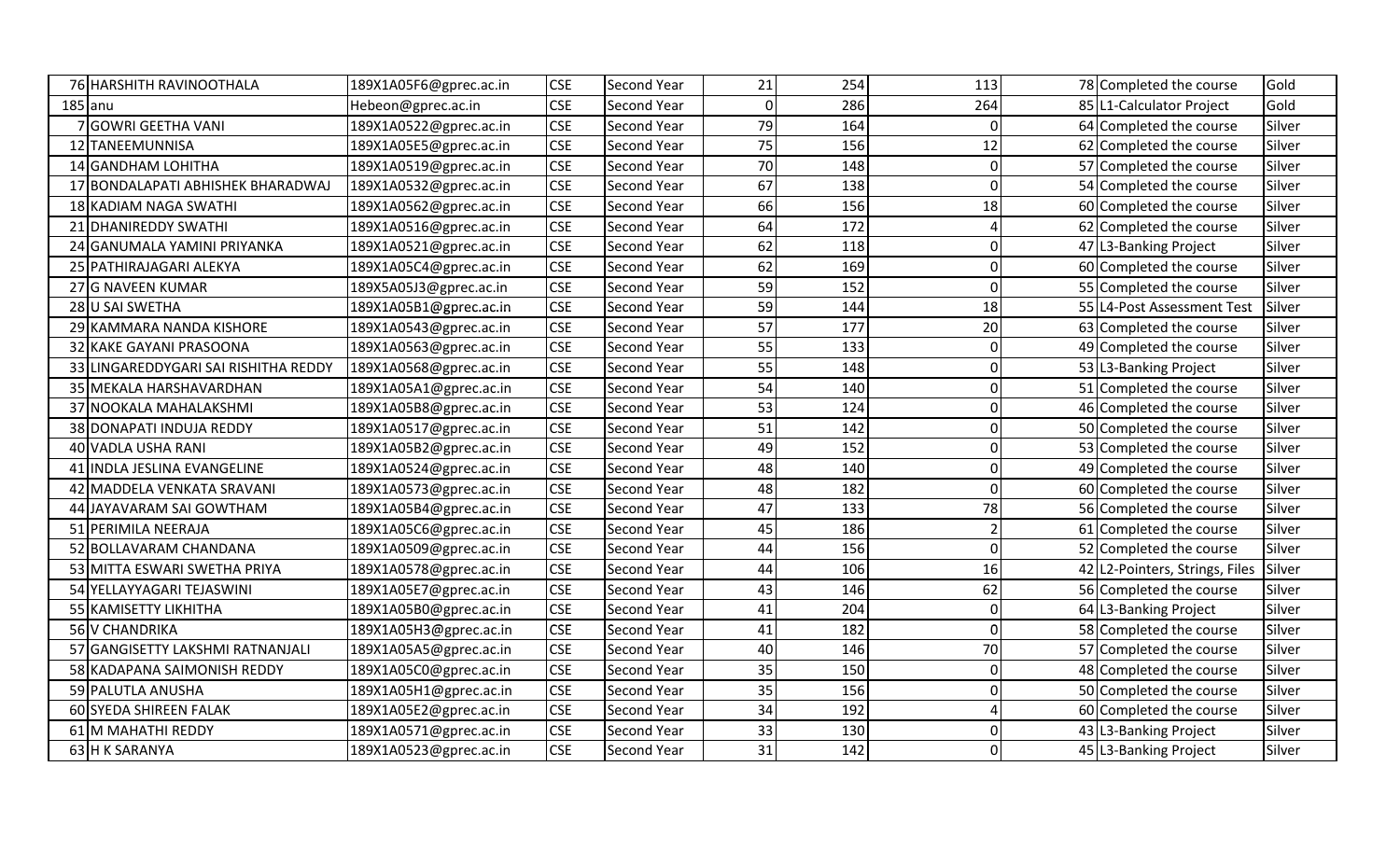| 64 KATTUBADI JAYA MADHURI         | 189X1A0564@gprec.ac.in | <b>CSE</b> | <b>Second Year</b> | 31             | 176 | $\Omega$ | 54 Completed the course        | Silver |
|-----------------------------------|------------------------|------------|--------------------|----------------|-----|----------|--------------------------------|--------|
| 65 VEMAGADDA REVATHI              | 189X1A05B3@gprec.ac.in | <b>CSE</b> | Second Year        | 31             | 136 | $\Omega$ | 44 Completed the course        | Silver |
| 66 JEETRE RAMYA SREE              | 189X1A0561@gprec.ac.in | <b>CSE</b> | Second Year        | 30             | 136 |          | 43 Completed the course        | Silver |
| 68 MUNAGALA SIREESHA REDDY        | 189X1A0581@gprec.ac.in | <b>CSE</b> | <b>Second Year</b> | 28             | 182 |          | 55 Completed the course        | Silver |
| 69 PAINTI RAMALAKSHMI             | 189X1A0583@gprec.ac.in | <b>CSE</b> | Second Year        | 28             | 117 | $\Omega$ | 38 L3-Banking Project          | Silver |
| 71 POLIDASU HARSHITHA             | 189X1A05C7@gprec.ac.in | <b>CSE</b> | Second Year        | 27             | 172 |          | 52 Completed the course        | Silver |
| 73 SUGALI NADITHA BAI             | 189X1A05E1@gprec.ac.in | <b>CSE</b> | <b>Second Year</b> | 25             | 183 |          | 54 Completed the course        | Silver |
| 77 S MD AMEEN                     | 189X1A05F8@gprec.ac.in | <b>CSE</b> | Second Year        | 19             | 206 | ∩        | 59 Completed the course        | Silver |
| 78 PURIGHALLA BHASWATHI           | 189X1A05D1@gprec.ac.in | <b>CSE</b> | <b>Second Year</b> | 18             | 138 | $\Omega$ | 41 L2-Pointers, Strings, Files | Silver |
| 80 MUNTHALA OMKARNATH REDDY       | 189X1A05A2@gprec.ac.in | <b>CSE</b> | Second Year        | 17             | 148 | $\Omega$ | 43 Completed the course        | Silver |
| 82 NARSING UJWALA                 | 189X1A05C1@gprec.ac.in | <b>CSE</b> | Second Year        | 16             | 187 | $\Omega$ | 53 Completed the course        | Silver |
| 83 PONNAGANTI DEEPIKA             | 189X1A05C8@gprec.ac.in | <b>CSE</b> | Second Year        | 15             | 136 | 16       | 42 Completed the course        | Silver |
| 86 PERAPOGU SANDHYA               | 189X1A05C5@gprec.ac.in | <b>CSE</b> | Second Year        | 13             | 165 | $\Omega$ | 46 Completed the course        | Silver |
| 87 SHETTY NAGA SHARANYA           | 189X1A05D9@gprec.ac.in | <b>CSE</b> | <b>Second Year</b> | 13             | 132 | 12       | 40 Completed the course        | Silver |
| 88 SHAIK MUHAMMAD ASHFAQUE        | 189X1A05G0@gprec.ac.in | <b>CSE</b> | <b>Second Year</b> | 13             | 196 | $\Omega$ | 55 Completed the course        | Silver |
| 92 RAYASAM SRICHARAN              | 189X1A05F7@gprec.ac.in | <b>CSE</b> | Second Year        |                | 150 |          | 41 Completed the course        | Silver |
| 96 MALISETTI SASI KIRAN           | 179X1A0557@gprec.ac.in | <b>CSE</b> | Second Year        |                | 130 |          | 35 L4-Post Assessment Test     | Silver |
| 98 B SONA NIKITHA                 | 189X1A05A8@gprec.ac.in | <b>CSE</b> | <b>Second Year</b> |                | 157 |          | 42 Completed the course        | Silver |
| 99 BOYA RAJ KUMAR                 | 189X1A0533@gprec.ac.in | <b>CSE</b> | Second Year        |                | 142 |          | 37 Completed the course        | Silver |
| 101 KALLE MEGHANA                 | 189X1A0525@gprec.ac.in | <b>CSE</b> | <b>Second Year</b> |                | 158 | U        | 41 L4-Post Assessment Test     | Silver |
| 105 AMRUTHA M                     | 189X1A0501@gprec.ac.in | <b>CSE</b> | Second Year        | $\Omega$       | 183 | $\Omega$ | 48 Completed the course        | Silver |
| 106 ANANTHARAJU MEGHANA           | 189X1A0502@gprec.ac.in | <b>CSE</b> | Second Year        | O              | 164 |          | 43 Completed the course        | Silver |
| 110 BYELLA YOGITHA PRIYADARSHINI  | 189X1A0511@gprec.ac.in | <b>CSE</b> | Second Year        | ΩI             | 196 | $\Omega$ | 51 Completed the course        | Silver |
| 118 BELLARY KUNTUMALLA SAI RATHAN | 189X1A0530@gprec.ac.in | <b>CSE</b> | Second Year        | $\Omega$       | 168 | $\Omega$ | 44 Completed the course        | Silver |
| 129 BHIMAGUNTLA HEMANTH KUMAR     | 189X1A0555@gprec.ac.in | <b>CSE</b> | Second Year        | ΩI             | 140 |          | 36 L4-Post Assessment Test     | Silver |
| 132 GOUD SRI SAI AJITH            | 189X1A0559@gprec.ac.in | <b>CSE</b> | Second Year        | $\overline{0}$ | 182 |          | 48 Completed the course        | Silver |
| 137 MANDADI DEEPYA                | 189X1A0577@gprec.ac.in | <b>CSE</b> | Second Year        | $\Omega$       | 170 |          | 44 Completed the course        | Silver |
| 139 MOGATALA AMRUTHA              | 189X1A0580@gprec.ac.in | <b>CSE</b> | <b>Second Year</b> | $\Omega$       | 140 |          | 36 Completed the course        | Silver |
| 140 MUTHYALA SAI VAISHNAVI        | 189X1A05A4@gprec.ac.in | <b>CSE</b> | Second Year        | ΩI             | 168 | ∩        | 44 Completed the course        | Silver |
| 141 RANGA SUBHE SIRISHA           | 189X1A05B9@gprec.ac.in | <b>CSE</b> | <b>Second Year</b> | ΩI             | 151 |          | 39 L3-Banking Project          | Silver |
| 148 KONDETI AJAY KUMAR            | 189X1A0592@gprec.ac.in | <b>CSE</b> | <b>Second Year</b> | $\Omega$       | 245 | $\Omega$ | 64 Completed the course        | Silver |
| 151 KURUVA PAVAN KUMAR            | 189X1A0596@gprec.ac.in | <b>CSE</b> | Second Year        | $\overline{0}$ | 134 | $\Omega$ | 35 L3-Banking Project          | Silver |
| 152 KURUVA SRI VARDHAN            | 189X1A0597@gprec.ac.in | <b>CSE</b> | Second Year        | $\Omega$       | 188 | $\Omega$ | 49 Completed the course        | Silver |
| 157 P SAI LAHARI                  | 189X1A05C2@gprec.ac.in | <b>CSE</b> | Second Year        | ΩI             | 144 |          | 37 Completed the course        | Silver |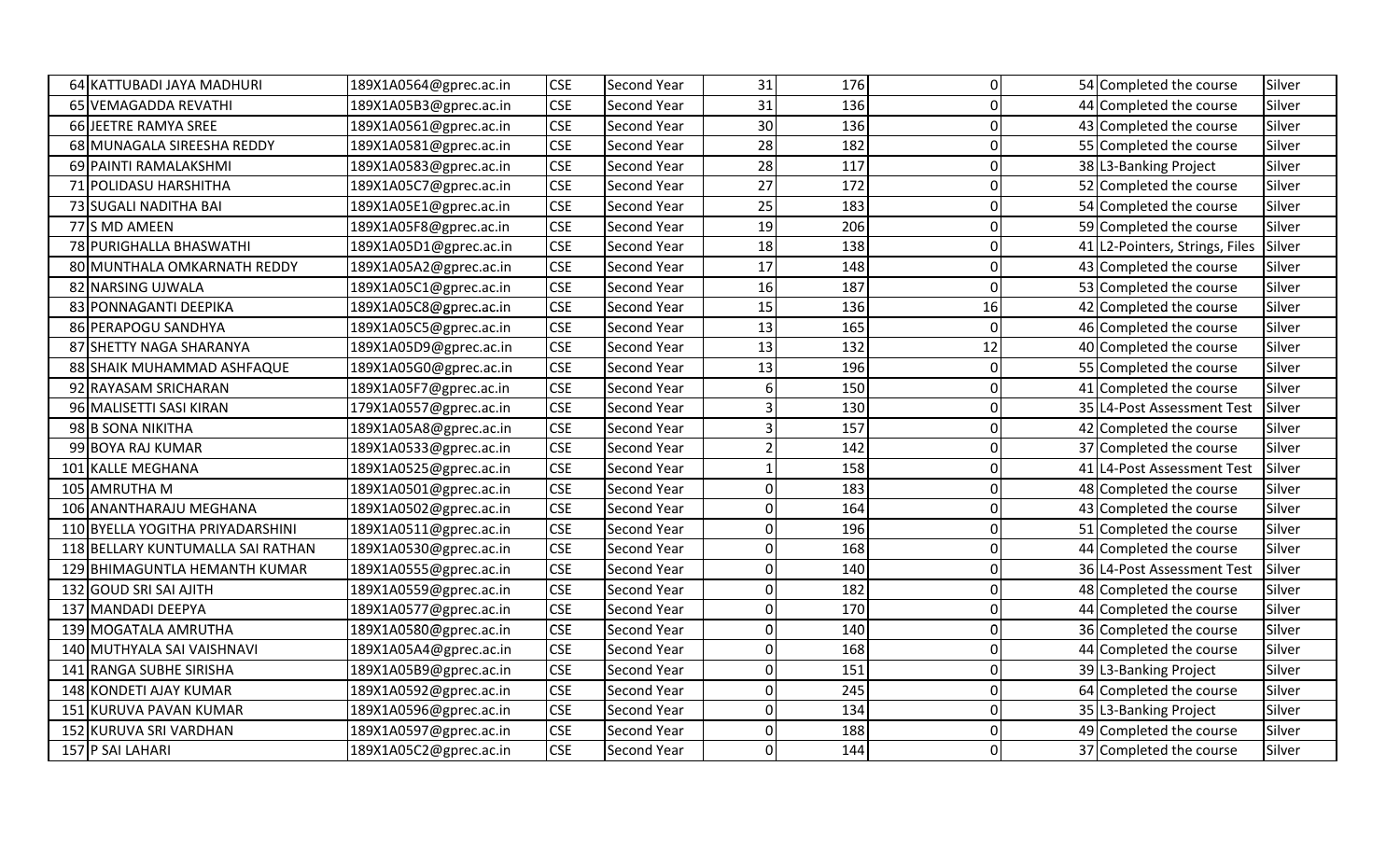|                 | 160 REGURU BALA ADYA                   | 189X1A05D4@gprec.ac.in | <b>CSE</b> | Second Year        | $\Omega$ | 186 | 0            | 49 L3-Banking Project          | Silver |
|-----------------|----------------------------------------|------------------------|------------|--------------------|----------|-----|--------------|--------------------------------|--------|
|                 | 161 SAFIYA SAMREEN                     | 189X1A05D5@gprec.ac.in | <b>CSE</b> | Second Year        | 0        | 144 | $\Omega$     | 37 Completed the course        | Silver |
|                 | 163 S RAHILA                           | 189X1A05E0@gprec.ac.in | <b>CSE</b> | Second Year        | 0        | 168 | $\Omega$     | 44 Completed the course        | Silver |
|                 | 165 TIMMARAJU GARI SUSHEELA            | 189X1A05E6@gprec.ac.in | <b>CSE</b> | Second Year        |          | 162 |              | 42 L4-Post Assessment Test     | Silver |
|                 | 166 BADA GOUNI RUCHITHA                | 189X1A05H0@gprec.ac.in | <b>CSE</b> | <b>Second Year</b> | U        | 136 |              | 35 Completed the course        | Silver |
| 171             | POLIDASU HARSHAVARDHAN                 | 189X1A05F2@gprec.ac.in | <b>CSE</b> | <b>Second Year</b> | O        | 236 | O            | 62 Completed the course        | Silver |
|                 | 176 THONDAM PRABHAS                    | 189X1A05G9@gprec.ac.in | <b>CSE</b> | Second Year        | U        | 144 | O            | 37 Completed the course        | Silver |
|                 | 178 M PAVAN KUMAR                      | 189X1A05H5@gprec.ac.in | <b>CSE</b> | Second Year        | ŋ        | 161 | O            | 42 Completed the course        | Silver |
|                 | 181 G ROHITH REDDY                     | 189X1A05H9@gprec.ac.in | <b>CSE</b> | <b>Second Year</b> | $\Omega$ | 188 |              | 49 Completed the course        | Silver |
|                 | 36 GANDHAM SUSRUTHA                    | 189X1A0520@gprec.ac.in | <b>CSE</b> | <b>Second Year</b> | 53       | 78  | 0            | 34 L2-Pointers, Strings, Files | Green  |
|                 | 49 PALLE RAMYASREE                     | 189X1A0584@gprec.ac.in | <b>CSE</b> | Second Year        | 46       | 76  | $\Omega$     | 32 L2-Pointers, Strings, Files | Green  |
|                 | 70 VALLEPU VENKATA SAI                 | 189X1A05G4@gprec.ac.in | <b>CSE</b> | Second Year        | 28       | 84  | 0            | 29 L2-Pointers, Strings, Files | Green  |
|                 | 72 CHAKALI PADMALATHA                  | 189X1A0512@gprec.ac.in | <b>CSE</b> | <b>Second Year</b> | 25       | 76  | U            | 26 L2-Pointers, Strings, Files | Green  |
|                 | 75 KOVVURU PRAVALLIKA DEVI             | 189X1A0526@gprec.ac.in | <b>CSE</b> | <b>Second Year</b> | 21       | 103 |              | 32 L2-Pointers, Strings, Files | Green  |
|                 | 79 CHERUKUCHERLA SAI RUPIKA            | 189X1A0515@gprec.ac.in | <b>CSE</b> | <b>Second Year</b> | 17       | 88  |              | 27 L2-Pointers, Strings, Files | Green  |
| 81 <sup>I</sup> | LAGISETTY SRI NAGA VARSHITHA           | 189X1A0569@gprec.ac.in | <b>CSE</b> | <b>Second Year</b> | 16       | 104 | O            | 31 L2-Pointers, Strings, Files | Green  |
|                 | 85 PALLE SAI SUDHA                     | 189X1A05C3@gprec.ac.in | <b>CSE</b> | Second Year        | 13       | 90  | O            | 27 L2-Pointers, Strings, Files | Green  |
|                 | 89 KURUVA SUPRIYA                      | 189X1A0567@gprec.ac.in | <b>CSE</b> | <b>Second Year</b> | 11       | 82  | O            | 24 L2-Pointers, Strings, Files | Green  |
|                 | 91 MOUDA VISHNUVARDHAN                 | 189X1A05G6@gprec.ac.in | <b>CSE</b> | <b>Second Year</b> |          | 102 | O            | 28 L3-Banking Project          | Green  |
|                 | 93 ANNAM ARCHITA                       | 189X1A0558@gprec.ac.in | <b>CSE</b> | <b>Second Year</b> |          | 120 | U            | 32 Completed the course        | Green  |
|                 | 94 MUNAGALA VIJAY                      | 189X1A0560@gprec.ac.in | <b>CSE</b> | Second Year        |          | 94  | $\Omega$     | 26 Completed the course        | Green  |
|                 | 95 SHAIK ABDUL RAHMAN                  | 189X1A0545@gprec.ac.in | <b>CSE</b> | <b>Second Year</b> |          | 128 | O            | 34 L3-Banking Project          | Green  |
|                 | 97 M CHARANYA                          | 189X1A0570@gprec.ac.in | <b>CSE</b> | <b>Second Year</b> |          | 116 | $\Omega$     | 31 L3-Banking Project          | Green  |
|                 | 100 T NITISHA                          | 189X1A05E3@gprec.ac.in | <b>CSE</b> | <b>Second Year</b> |          | 114 | $\Omega$     | 30 L3-Banking Project          | Green  |
|                 | 102 NAGENDLA NARASIMHA REDDY           | 189X1A05A3@gprec.ac.in | <b>CSE</b> | <b>Second Year</b> |          | 79  | 16           | 24 L2-Pointers, Strings, Files | Green  |
|                 | 103 PULAGAM SUMA                       | 189X1A05D0@gprec.ac.in | <b>CSE</b> | <b>Second Year</b> |          | 92  | O            | 24 L2-Pointers, Strings, Files | Green  |
| 109 I           | <b>BIJJAM VENKATA SREE DEEPA REDDY</b> | 189X1A0507@gprec.ac.in | <b>CSE</b> | Second Year        | ŋ        | 80  | 0            | 21 L2-Pointers, Strings, Files | Green  |
|                 | 113 ADINABOINA DEDEEPYA                | 189X1A0550@gprec.ac.in | <b>CSE</b> | Second Year        | 0        | 120 | O            | 31 L3-Banking Project          | Green  |
|                 | 119 BOLLOLLI SAGAR                     | 189X1A0531@gprec.ac.in | <b>CSE</b> | <b>Second Year</b> | ŋ        | 78  | O            | 20 L1-Calculator Project       | Green  |
| 121I            | <b>DHEREDDY LINGESHWAR REDDY</b>       | 189X1A0535@gprec.ac.in | <b>CSE</b> | <b>Second Year</b> | ŋ        | 90  | O            | 23 L2-Pointers, Strings, Files | Green  |
| 122             | DIDDUKUNTA VENKATA KARTHIK REDDY       | 189X1A0536@gprec.ac.in | <b>CSE</b> | <b>Second Year</b> | 0        | 76  | $\Omega$     | 20 L2-Pointers, Strings, Files | Green  |
| <b>125</b>      | <b>JOHARAPURAM KIRAN</b>               | 189X1A0542@gprec.ac.in | <b>CSE</b> | <b>Second Year</b> | 0        | 90  | $\mathbf{0}$ | 23 L2-Pointers, Strings, Files | Green  |
|                 | 126 KASALA SAI DINESH                  | 189X1A0544@gprec.ac.in | <b>CSE</b> | Second Year        | 0        | 76  | $\Omega$     | 20 L2-Pointers, Strings, Files | Green  |
|                 | 133 KURAPATI KALYANI                   | 189X1A0565@gprec.ac.in | <b>CSE</b> | <b>Second Year</b> | 0        | 120 | O            | 31 L3-Banking Project          | Green  |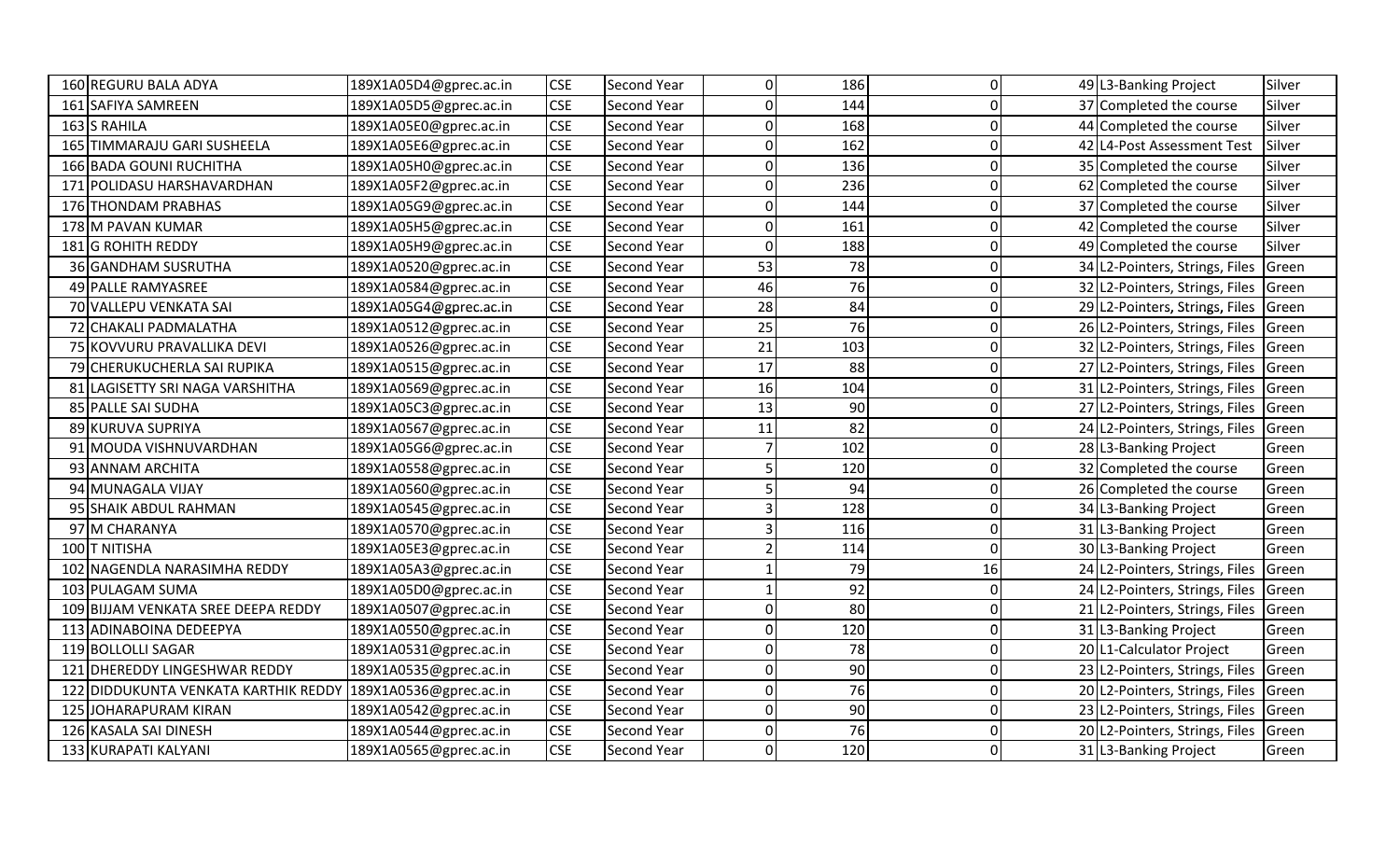|     | 134 KURUVA MITTAKANDALA ANUSHA                            | 189X1A0566@gprec.ac.in | <b>CSE</b> | Second Year        | 0           | 108         | O        | 28 L3-Banking Project          | Green |
|-----|-----------------------------------------------------------|------------------------|------------|--------------------|-------------|-------------|----------|--------------------------------|-------|
|     | 135 MADHYANAHAM NAGALEELA                                 | 189X1A0574@gprec.ac.in | <b>CSE</b> | Second Year        | $\Omega$    | 102         | O        | 26 L2-Pointers, Strings, Files | Green |
|     | 138 MITTAGIRI SUCHARITHA                                  | 189X1A0579@gprec.ac.in | <b>CSE</b> | Second Year        | $\Omega$    | 110         |          | 29 L3-Banking Project          | Green |
|     | 143 GANGISETTY ARAVIND                                    | 189X1A0586@gprec.ac.in | <b>CSE</b> | Second Year        | $\Omega$    | 132         |          | 34 L3-Banking Project          | Green |
|     | 146 KAMATHAM MANI KANTA                                   | 189X1A0590@gprec.ac.in | <b>CSE</b> | Second Year        | $\Omega$    | 131         |          | 34 L2-Pointers, Strings, Files | Green |
|     | 150 KURAPATI PRAVEEN KUMAR                                | 189X1A0595@gprec.ac.in | <b>CSE</b> | Second Year        | $\Omega$    | 107         |          | 28 L2-Pointers, Strings, Files | Green |
|     | 154 MD IRFAN                                              | 189X1A05A0@gprec.ac.in | <b>CSE</b> | Second Year        | $\Omega$    | 113         |          | 29 Completed the course        | Green |
|     | 155 PEMMAKA PARAMESWAR REDDY                              | 189X1A05A6@gprec.ac.in | <b>CSE</b> | Second Year        | $\Omega$    | 110         | O        | 29 L3-Banking Project          | Green |
|     | 156 SIRIVARAM SAI SREEKANTH                               | 189X1A05A7@gprec.ac.in | <b>CSE</b> | Second Year        | $\Omega$    | 92          | 18       | 27 L2-Pointers, Strings, Files | Green |
|     | 158 POREDDY LEKHANA REDDY                                 | 189X1A05C9@gprec.ac.in | <b>CSE</b> | Second Year        | $\Omega$    | 98          |          | 25 L2-Pointers, Strings, Files | Green |
|     | 159 RAMAPURAM LAKSHMI MADHU VARNITH189X1A05D3@gprec.ac.in |                        | <b>CSE</b> | Second Year        | $\Omega$    | 80          | O        | 21 L2-Pointers, Strings, Files | Green |
|     | 164 TALARI ESWARI CHANDRIKA                               | 189X1A05E4@gprec.ac.in | <b>CSE</b> | Second Year        | $\Omega$    | 80          | Ω        | 21 L2-Pointers, Strings, Files | Green |
|     | 167 REVANUR SUPRAJA                                       | 189X1A05H2@gprec.ac.in | <b>CSE</b> | Second Year        | $\Omega$    | 120         |          | 31 L3-Banking Project          | Green |
|     | 168 MANI DEEP G                                           | 189X1A05E8@gprec.ac.in | <b>CSE</b> | Second Year        | $\Omega$    | 78          |          | 20 L2-Pointers, Strings, Files | Green |
|     | 170 P RRUHUL AMAN                                         | 189X1A05F0@gprec.ac.in | <b>CSE</b> | Second Year        | $\Omega$    | 86          |          | 22 L2-Pointers, Strings, Files | Green |
|     | 174 VEMAREDDY REVANTH KUMAR REDDY                         | 189X1A05G5@gprec.ac.in | <b>CSE</b> | <b>Second Year</b> | 0           | 120         |          | 31 L3-Banking Project          | Green |
|     | 175 SUDDULA PRADEEP                                       | 189X1A05G8@gprec.ac.in | <b>CSE</b> | Second Year        | $\Omega$    | 120         |          | 31 L4-Post Assessment Test     | Green |
| 177 | GULLAKUNTLA KIRAN RAJ                                     | 189X1A05H4@gprec.ac.in | <b>CSE</b> | Second Year        | $\Omega$    | 80          |          | 21 L2-Pointers, Strings, Files | Green |
|     | 179 THELIKI BALA RAJU                                     | 189X1A05H7@gprec.ac.in | <b>CSE</b> | Second Year        | $\Omega$    | 82          |          | 21 L2-Pointers, Strings, Files | Green |
|     | 74 RAGHAVENDRA REDDY E                                    | 189X1A05F4@gprec.ac.in | <b>CSE</b> | Second Year        | 22          | $\mathbf 0$ |          | 5 L1-Calculator Project        | Red   |
|     | 84 VANKALA PATI AKHILA                                    | 189X1A0553@gprec.ac.in | <b>CSE</b> | Second Year        | 13          | 60          | 0        | 19 L1-Calculator Project       | Red   |
|     | 90 PUVVADA VENKATA SAI PRANAV                             | 189X1A05F3@gprec.ac.in | <b>CSE</b> | Second Year        | 11          | 42          | O        | 13 L1-Calculator Project       | Red   |
|     | 104 SHABOLU CHARAN TEJ REDDY                              | 189X1A05H6@gprec.ac.in | <b>CSE</b> | Second Year        |             | 40          | C        | 10 L1-Calculator Project       | Red   |
| 107 | ANNAVARAM MOUNARAGA                                       | 189X1A0503@gprec.ac.in | <b>CSE</b> | Second Year        | $\Omega$    | 68          | C        | 17 L2-Pointers, Strings, Files | Red   |
|     | 108 B NEELIMA                                             | 189X1A0504@gprec.ac.in | <b>CSE</b> | Second Year        | $\Omega$    | 56          |          | 14 L2-Pointers, Strings, Files | Red   |
|     | 111 CHALLA BINDU                                          | 189X1A0514@gprec.ac.in | <b>CSE</b> | Second Year        | $\mathbf 0$ | $\mathbf 0$ |          | 0 L1-Calculator Project        | Red   |
| 112 | JAGAJJETTY ANUSHA                                         | 189X1A0547@gprec.ac.in | <b>CSE</b> | Second Year        | 0           | 74          |          | 19 L2-Pointers, Strings, Files | Red   |
|     | 114 DABBADI PREETHI                                       | 189X1A0551@gprec.ac.in | <b>CSE</b> | Second Year        | $\Omega$    | 34          | O        | 8 L1-Calculator Project        | Red   |
|     | 115 JONNALAGADDA CHANDRALEKHA                             | 189X1A0552@gprec.ac.in | <b>CSE</b> | Second Year        | $\Omega$    | 72          |          | 18 L2-Pointers, Strings, Files | Red   |
|     | 116 BANDI CHAITANYA                                       | 189X1A0528@gprec.ac.in | <b>CSE</b> | Second Year        | $\Omega$    | 66          |          | 17 L2-Pointers, Strings, Files | Red   |
|     | 117 BEERAM SIVA SAI NAGA MOHAN REDDY                      | 189X1A0529@gprec.ac.in | <b>CSE</b> | Second Year        | 0           | 52          | $\Omega$ | 13 L2-Pointers, Strings, Files | Red   |
|     | 120 CHITTY MAHESH                                         | 189X1A0534@gprec.ac.in | <b>CSE</b> | Second Year        | $\Omega$    | 49          | O        | 12 L2-Pointers, Strings, Files | Red   |
| 123 | <b>GADWALA NIKHIL KUMAR</b>                               | 189X1A0539@gprec.ac.in | <b>CSE</b> | <b>Second Year</b> | $\Omega$    | 64          |          | 16 L2-Pointers, Strings, Files | Red   |
|     | 124 JAYAVARDHAN B                                         | 189X1A0541@gprec.ac.in | <b>CSE</b> | Second Year        | $\mathbf 0$ | 66          |          | 17 L1-Calculator Project       | Red   |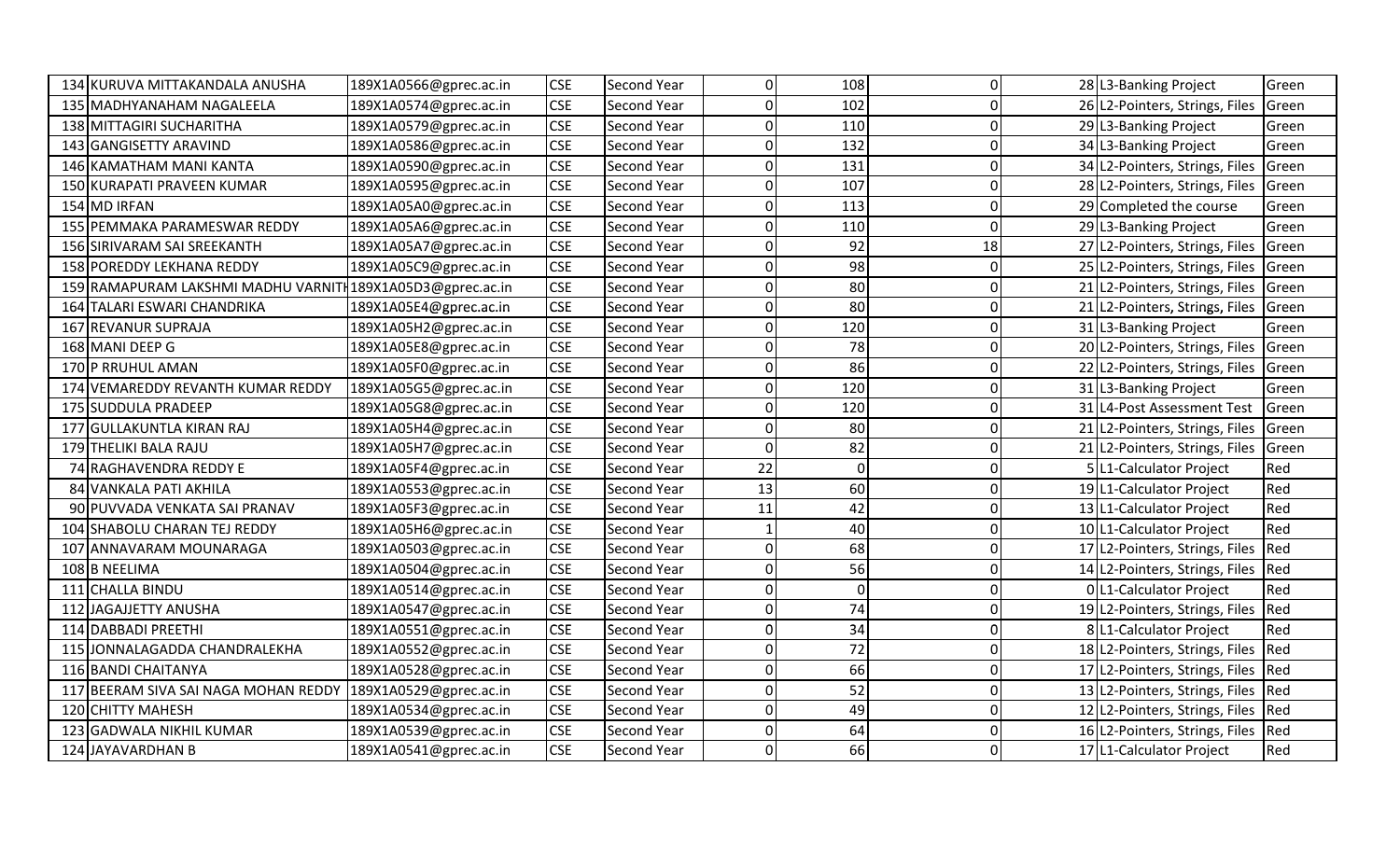| 127 RANGAMREDDY YASWANTH KUMAR RED 189X1A0548@gprec.ac.in    |                        | <b>CSE</b> | <b>Second Year</b> | 49              |  | 13 L1-Calculator Project             | Red |
|--------------------------------------------------------------|------------------------|------------|--------------------|-----------------|--|--------------------------------------|-----|
| 128 AYYAVARI RAMCHARAN TEJA                                  | 189X1A0554@gprec.ac.in | <b>CSE</b> | Second Year        | 12 <sub>1</sub> |  | 3 L1-Calculator Project              | Red |
| 130 NARESH SUGALI                                            | 189X1A0556@gprec.ac.in | <b>CSE</b> | Second Year        | 61              |  | 16 L2-Pointers, Strings, Files       | Red |
| 131 SRIRAMULA SATISH                                         | 189X1A0557@gprec.ac.in | <b>CSE</b> | Second Year        | 68              |  | 17 L2-Pointers, Strings, Files Red   |     |
| 136 MADIREDDY PRANAVI                                        | 189X1A0576@gprec.ac.in | <b>CSE</b> | Second Year        | 48              |  | 12 L2-Pointers, Strings, Files Red   |     |
| 142 DUDEKULA MASOOMVALI                                      | 189X1A0585@gprec.ac.in | <b>CSE</b> | <b>Second Year</b> | 54              |  | 14 L2-Pointers, Strings, Files       | Red |
| 144 I PRASHANTH REDDY                                        | 189X1A0587@gprec.ac.in | <b>CSE</b> | Second Year        |                 |  | 0 L1-Calculator Project              | Red |
| 145 K GURU SRIKANTH                                          | 189X1A0589@gprec.ac.in | <b>CSE</b> | Second Year        | 22              |  | 7 L1-Calculator Project              | Red |
| 147 KATASANI BALI REDDY PAVAN KUMAR RE189X1A0591@gprec.ac.in |                        | <b>CSE</b> | Second Year        | 68              |  | 17 L2-Pointers, Strings, Files       | Red |
| 149 KUPPALA SESHA SAI NIKHIL                                 | 189X1A0594@gprec.ac.in | <b>CSE</b> | Second Year        | 37              |  | 9 L1-Calculator Project              | Red |
| 153 LINGAM DUSHYANTH DHEERAJ RAJ                             | 189X1A0598@gprec.ac.in | <b>CSE</b> | <b>Second Year</b> | 54              |  | 14 L1-Calculator Project             | Red |
| 162 SAKE MALLIKA                                             | 189X1A05D6@gprec.ac.in | <b>CSE</b> | Second Year        | 64              |  | 16 L2-Pointers, Strings, Files       | Red |
| 169 NASARI MADHU                                             | 189X1A05E9@gprec.ac.in | <b>CSE</b> | Second Year        | 60              |  | 15 L1-Calculator Project             | Red |
| 172 RAMIREDDYGARI VISHNU PRAHASITH REL189X1A05F5@gprec.ac.in |                        | <b>CSE</b> | Second Year        | 56              |  | 14 L1-Calculator Project             | Red |
| 173 SHAIK AMAAN PARVEZ                                       | 189X1A05F9@gprec.ac.in | <b>CSE</b> | Second Year        | 64              |  | 16 L2-Pointers, Strings, Files       | Red |
| 180 A NITISH KUMAR                                           | 189X1A05H8@gprec.ac.in | <b>CSE</b> | <b>Second Year</b> | 70              |  | 18 L2-Pointers, Strings, Files   Red |     |
| 182 P CHETAN VARMA REDDY                                     | 189X1A05J0@gprec.ac.in | <b>CSE</b> | <b>Second Year</b> | 34              |  | 8 L1-Calculator Project              | Red |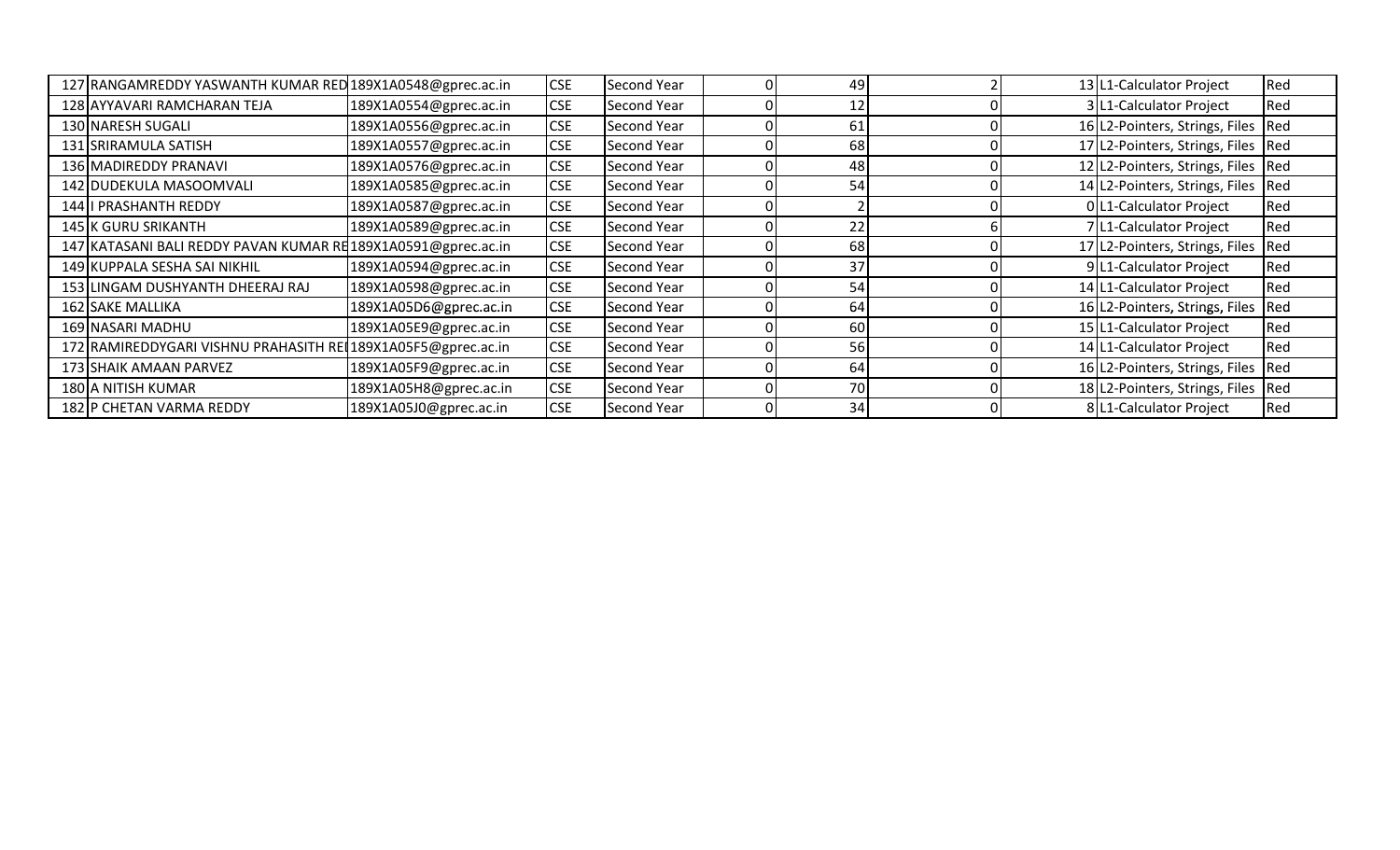| Hebeon (2019-20)-First Year     |                        |                              |                    |                 |                              |                                         |                              |                         |              |  |
|---------------------------------|------------------------|------------------------------|--------------------|-----------------|------------------------------|-----------------------------------------|------------------------------|-------------------------|--------------|--|
| <b>S.No. Student Name</b>       | <b>Student ID</b>      | <b>Branch</b><br><b>Code</b> | Joining Yea (?/93) | <b>Practice</b> | <b>Hackathon</b><br>(?)/286) | <b>Extra Hackathon</b><br>(?/undefined) | <b>Overall</b><br>Percentage | <b>Level Status</b>     | <b>Medal</b> |  |
| 1 THONDURU SUSHMITHA            | 199X1A05G1@gprec.ac.in | <b>CSE</b>                   | <b>First Year</b>  | 93              | 218                          |                                         |                              | 82 Completed the course | Gold         |  |
| 2 GOTLA PALLAVI SREE            | 199X1A0519@gprec.ac.in | <b>CSE</b>                   | <b>First Year</b>  | 92              | 242                          | 0                                       |                              | 88 Completed the course | Gold         |  |
| 3 MALLELA THANUJA               | 199X1A0585@gprec.ac.in | <b>CSE</b>                   | <b>First Year</b>  | 92              | 225                          | O                                       |                              | 83 Completed the course | Gold         |  |
| 4 GAJJALA RISHIKA               | 199X1A0517@gprec.ac.in | <b>CSE</b>                   | <b>First Year</b>  | 91              | 222                          | O                                       |                              | 82 Completed the course | Gold         |  |
| 5 SABA KHANAM                   | 199X1A05F2@gprec.ac.in | <b>CSE</b>                   | <b>First Year</b>  | 91              | 243                          | ŋ                                       |                              | 88 Completed the course | Gold         |  |
| <b>6 SHAIK ABRARUL MATEEN</b>   | 199X1A05J0@gprec.ac.in | <b>CSE</b>                   | <b>First Year</b>  | 91              | 226                          |                                         |                              | 83 Completed the course | Gold         |  |
| 7 GOVINDAPPA GARI SAI LIKITHA   | 199X1A0520@gprec.ac.in | <b>CSE</b>                   | <b>First Year</b>  | 90              | 227                          | 0                                       |                              | 83 Completed the course | Gold         |  |
| 8 PATNAM SAI HARSHITHA          | 199X1A05E4@gprec.ac.in | <b>CSE</b>                   | <b>First Year</b>  | 90              | 218                          | O                                       |                              | 81 Completed the course | Gold         |  |
| 9 DAMAM CHINMAYANAND            | 199X1A0545@gprec.ac.in | <b>CSE</b>                   | <b>First Year</b>  | 89              | 240                          | O                                       |                              | 86 Completed the course | Gold         |  |
| 10 MEKALA RAGHU VAMSI           | 199X1A05A0@gprec.ac.in | <b>CSE</b>                   | <b>First Year</b>  | 89              | 220                          | 0                                       |                              | 81 Completed the course | Gold         |  |
| 11 SHAIK SHAHID                 | 199X1A05C1@gprec.ac.in | <b>CSE</b>                   | <b>First Year</b>  | 89              | 238                          | O                                       |                              | 86 Completed the course | Gold         |  |
| 12 BANDARI BHUVANTH             | 199X1A05H1@gprec.ac.in | <b>CSE</b>                   | <b>First Year</b>  | 88              | 182                          | O                                       |                              | 71 Completed the course | Gold         |  |
| 13 KANDUKURI SAI PRIYA          | 199X1A0529@gprec.ac.in | <b>CSE</b>                   | <b>First Year</b>  | 87              | 224                          | ŋ                                       |                              | 82 Completed the course | Gold         |  |
| 14 MEDIDA HARIKA                | 199X1A0587@gprec.ac.in | <b>CSE</b>                   | <b>First Year</b>  | 87              | 242                          | 0                                       |                              | 86 Completed the course | Gold         |  |
| 15 THIRIVEEDHI SUBBARAYUDU      | 199X1A05C8@gprec.ac.in | <b>CSE</b>                   | <b>First Year</b>  | 87              | 228                          | 0                                       |                              | 83 Completed the course | Gold         |  |
| 16 CHAKALI MADHU                | 199X1A0543@gprec.ac.in | <b>CSE</b>                   | <b>First Year</b>  | 86              | 220                          | ŋ                                       |                              | 80 Completed the course | Gold         |  |
| 17 SIRAGAM YASWANTH REDDY       | 199X1A05C3@gprec.ac.in | <b>CSE</b>                   | <b>First Year</b>  | 86              | 242                          | 0                                       |                              | 86 Completed the course | Gold         |  |
| 18 JETTIGUNDLA PAVANA           | 199X1A0526@gprec.ac.in | <b>CSE</b>                   | <b>First Year</b>  | 85              | 224                          | O                                       |                              | 81 Completed the course | Gold         |  |
| 19 PEDDARIKAM ADHARSH           | 199X1A05B4@gprec.ac.in | <b>CSE</b>                   | <b>First Year</b>  | 85              | 222                          | O                                       |                              | 81 Completed the course | Gold         |  |
| 20 REDDYGARI DHEERAJ REDDY      | 199X1A05B7@gprec.ac.in | <b>CSE</b>                   | <b>First Year</b>  | 85              | 220                          | 0                                       |                              | 80 Completed the course | Gold         |  |
| 21 YADIKI NEHA                  | 199X1A05G9@gprec.ac.in | <b>CSE</b>                   | <b>First Year</b>  | 85              | 224                          | O                                       |                              | 81 Completed the course | Gold         |  |
| 22 DHAIPULE BHARAT              | 199X1A0547@gprec.ac.in | <b>CSE</b>                   | <b>First Year</b>  | 84              | 252                          | 6                                       |                              | 88 Completed the course | Gold         |  |
| 23 KAMBAM SWARNA KANTH REDDY    | 199X1A0555@gprec.ac.in | <b>CSE</b>                   | <b>First Year</b>  | 84              | 190                          | 0                                       |                              | 72 Completed the course | Gold         |  |
| 24 KASANA PRANAV REDDY          | 199X1A0557@gprec.ac.in | <b>CSE</b>                   | <b>First Year</b>  | 84              | 248                          | 0                                       |                              | 87 Completed the course | Gold         |  |
| 25 NANDHI NANDA KUMAR GOUD      | 199X1A05A4@gprec.ac.in | <b>CSE</b>                   | <b>First Year</b>  | 84              | 232                          | 0                                       |                              | 83 Completed the course | Gold         |  |
| 26 PAGADALA VENKATA DHARMA TEJA | 199X1A05B1@gprec.ac.in | <b>CSE</b>                   | <b>First Year</b>  | 84              | 188                          | $\Omega$                                |                              | 71 Completed the course | Gold         |  |
| 27 GANGADASARI SUPRAJA          | 199X1A0518@gprec.ac.in | <b>CSE</b>                   | <b>First Year</b>  | 83              | 256                          | O                                       |                              | 89 Completed the course | Gold         |  |
| 28 DASI VENKATA JYOSHITHA       | 199X1A05D2@gprec.ac.in | <b>CSE</b>                   | <b>First Year</b>  | 83              | 220                          | 0                                       |                              | 79 Completed the course | Gold         |  |
| 29 MALLU RACHITHA               | 199X1A0586@gprec.ac.in | <b>CSE</b>                   | <b>First Year</b>  | 82              | 224                          | ŋ                                       |                              | 80 Completed the course | Gold         |  |
| <b>30 SYED AMAIR KHADRI</b>     | 199X1A05C6@gprec.ac.in | <b>CSE</b>                   | <b>First Year</b>  | 82              | 246                          | 0                                       |                              | 86 Completed the course | Gold         |  |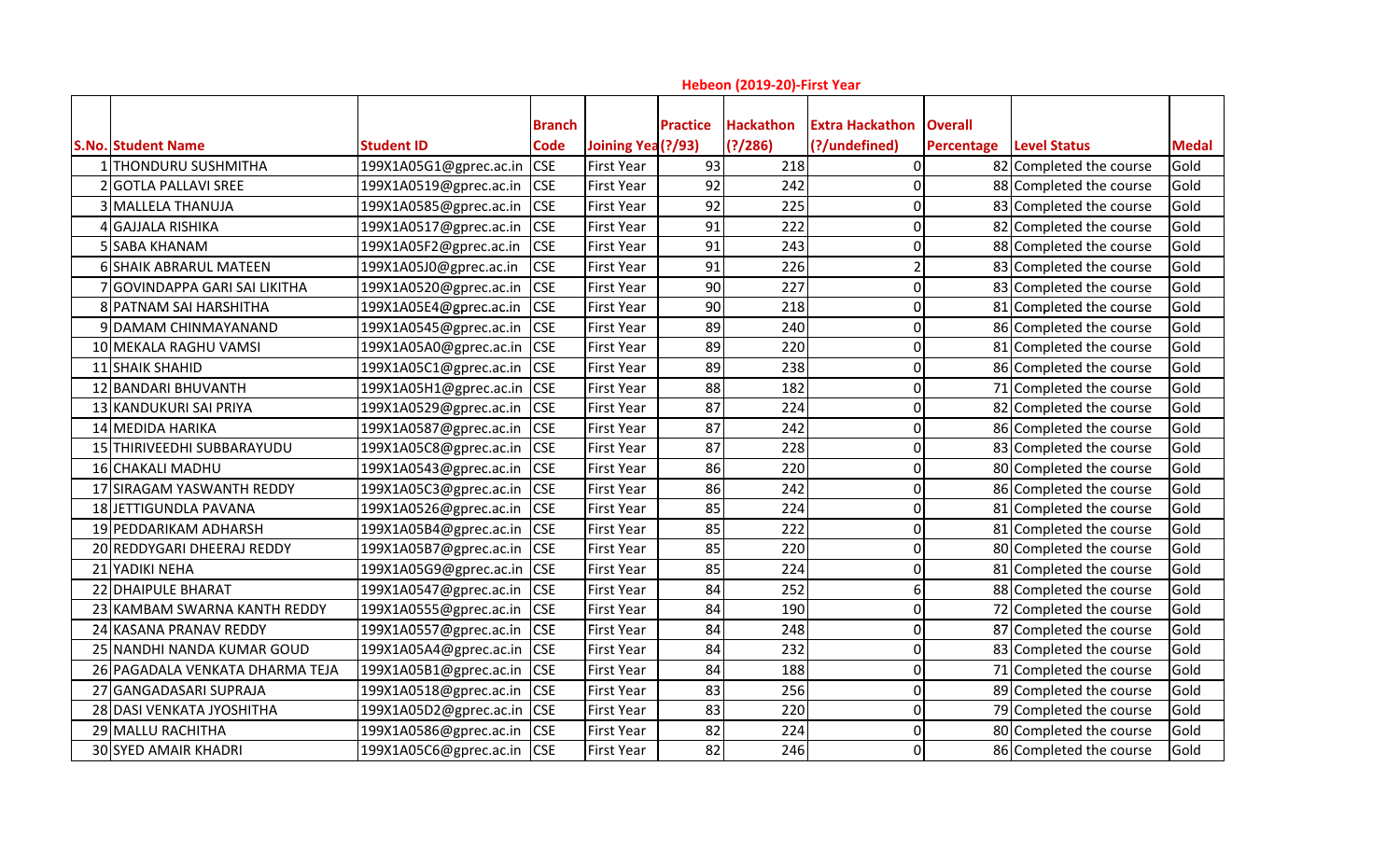|    | 31 GADDAM NARESH               | 199X1A0549@gprec.ac.in | <b>CSE</b> | <b>First Year</b> | 81 | 222 | 0        | 79 Completed the course | Gold |
|----|--------------------------------|------------------------|------------|-------------------|----|-----|----------|-------------------------|------|
|    | 32 KOTHACHERUVU SAI SUDHA      | 199X1A0575@gprec.ac.in | <b>CSE</b> | <b>First Year</b> | 81 | 232 | $\Omega$ | 82 Completed the course | Gold |
|    | 33 SEELAM SUDHA RANI           | 199X1A05F5@gprec.ac.in | <b>CSE</b> | <b>First Year</b> | 81 | 256 | 0        | 88 Completed the course | Gold |
|    | 34 SHAIK ARIFA                 | 199X1A05F6@gprec.ac.in | <b>CSE</b> | <b>First Year</b> | 80 | 240 | ი        | 84 Completed the course | Gold |
|    | 35 GUNDAMPATI NAGA SREE HARINI | 199X1A0522@gprec.ac.in | <b>CSE</b> | First Year        | 79 | 226 | ŋ        | 80 Completed the course | Gold |
|    | 36 ARADESI PRAMOD              | 199X1A0535@gprec.ac.in | <b>CSE</b> | <b>First Year</b> | 79 | 212 | ŋ        | 76 Completed the course | Gold |
|    | 37 KONDRA DIVYA                | 199X1A0571@gprec.ac.in | <b>CSE</b> | <b>First Year</b> | 79 | 224 | O        | 79 Completed the course | Gold |
|    | 38 MEKALA SUSMITHA             | 199X1A0588@gprec.ac.in | <b>CSE</b> | <b>First Year</b> | 79 | 236 | O        | 83 Completed the course | Gold |
|    | 39 NETLA VYSHNAVI              | 199X1A0594@gprec.ac.in | <b>CSE</b> | First Year        | 79 | 184 | n        | 69 Completed the course | Gold |
|    | 40 SURAM SRI SAINATH REDDY     | 199X1A05J2@gprec.ac.in | <b>CSE</b> | <b>First Year</b> | 79 | 172 | 0        | 66 Completed the course | Gold |
| 41 | CALLURU SRINIVASA BHAVANA      | 199X1A0512@gprec.ac.in | <b>CSE</b> | First Year        | 78 | 212 | O        | 76 Completed the course | Gold |
|    | 42 DUDEKULA RIYAZ UR RAHAMAN   | 199X1A0548@gprec.ac.in | <b>CSE</b> | <b>First Year</b> | 78 | 242 | ŋ        | 84 Completed the course | Gold |
|    | 43 LANKA SAI RAMYA             | 199X1A0579@gprec.ac.in | <b>CSE</b> | <b>First Year</b> | 78 | 256 | 0        | 88 Completed the course | Gold |
|    | 44 SIDDAREDDY LIKITHA          | 199X1A05F7@gprec.ac.in | <b>CSE</b> | First Year        | 78 | 240 | O        | 83 Completed the course | Gold |
|    | 45 IMMARAJU PRIYANKA           | 199X1A0524@gprec.ac.in | <b>CSE</b> | <b>First Year</b> | 77 | 228 | ი        | 80 Completed the course | Gold |
|    | 46 MITTAMEEDI SAI PRANATHI     | 199X1A0534@gprec.ac.in | <b>CSE</b> | <b>First Year</b> | 77 | 236 | O        | 82 Completed the course | Gold |
|    | 47 GUNDA MADHUVARDHAN          | 199X1A0551@gprec.ac.in | <b>CSE</b> | <b>First Year</b> | 77 | 246 | $\Omega$ | 85 Completed the course | Gold |
|    | 48 JANDA ABDULLA               | 199X1A0554@gprec.ac.in | <b>CSE</b> | <b>First Year</b> | 77 | 232 | 0        | 81 Completed the course | Gold |
|    | 49 MALLELA MANJUSHA            | 199X1A0584@gprec.ac.in | <b>CSE</b> | First Year        | 77 | 206 | ŋ        | 74 Completed the course | Gold |
|    | 50 MURASANI MOHAN REDDY        | 199X1A05A3@gprec.ac.in | <b>CSE</b> | First Year        | 77 | 252 | 0        | 86 Completed the course | Gold |
|    | 51 B SHALINI                   | 199X1A0506@gprec.ac.in | <b>CSE</b> | <b>First Year</b> | 76 | 240 | 0        | 83 Completed the course | Gold |
|    | 52 CHENNAMSETTY JAHNAVI        | 199X1A0513@gprec.ac.in | <b>CSE</b> | First Year        | 76 | 240 | ŋ        | 83 Completed the course | Gold |
|    | 53 JEERU KAVITHA               | 199X1A0525@gprec.ac.in | <b>CSE</b> | <b>First Year</b> | 76 | 194 | 0        | 71 Completed the course | Gold |
|    | 54 BUKKE SESHIDHAR NAIK        | 199X1A0541@gprec.ac.in | <b>CSE</b> | <b>First Year</b> | 76 | 226 | 0        | 79 Completed the course | Gold |
|    | 55 D VEERABHADRA REDDY         | 199X1A0544@gprec.ac.in | <b>CSE</b> | First Year        | 76 | 222 | n        | 78 Completed the course | Gold |
|    | 56 KATAM SUSHANTH REDDY        | 199X1A0558@gprec.ac.in | <b>CSE</b> | <b>First Year</b> | 76 | 224 |          | 79 Completed the course | Gold |
|    | 57 RAYACHOOR JAYANTH KUMAR     | 199X1A05B6@gprec.ac.in | <b>CSE</b> | First Year        | 76 | 222 | O        | 78 Completed the course | Gold |
|    | 58 SAI KIRAN ANNEPU            | 199X1A05B8@gprec.ac.in | <b>CSE</b> | First Year        | 76 | 184 | O        | 68 Completed the course | Gold |
|    | 59 TARIGOPULA DEEPTHI          | 199X1A05F9@gprec.ac.in | <b>CSE</b> | <b>First Year</b> | 76 | 222 | 0        | 78 Completed the course | Gold |
|    | 60 Y AKHILA                    | 199X1A05G8@gprec.ac.in | <b>CSE</b> | <b>First Year</b> | 76 | 230 | ŋ        | 80 Completed the course | Gold |
|    | 61 ALUVALA MUKTHA SHAILY       | 199X1A0501@gprec.ac.in | <b>CSE</b> | <b>First Year</b> | 75 | 232 | 0        | 81 Completed the course | Gold |
| 62 | CHAGAMREDDY PRASAD REDDY       | 199X1A0542@gprec.ac.in | <b>CSE</b> | First Year        | 75 | 224 | 0        | 78 Completed the course | Gold |
|    | 63 KUDALA MANI DINAKAR         | 199X1A0564@gprec.ac.in | <b>CSE</b> | First Year        | 75 | 218 | ŋ        | 77 Completed the course | Gold |
|    | 64 LAKKIREDDY SREYA REDDY      | 199X1A0578@gprec.ac.in | <b>CSE</b> | <b>First Year</b> | 75 | 224 | 0        | 78 Completed the course | Gold |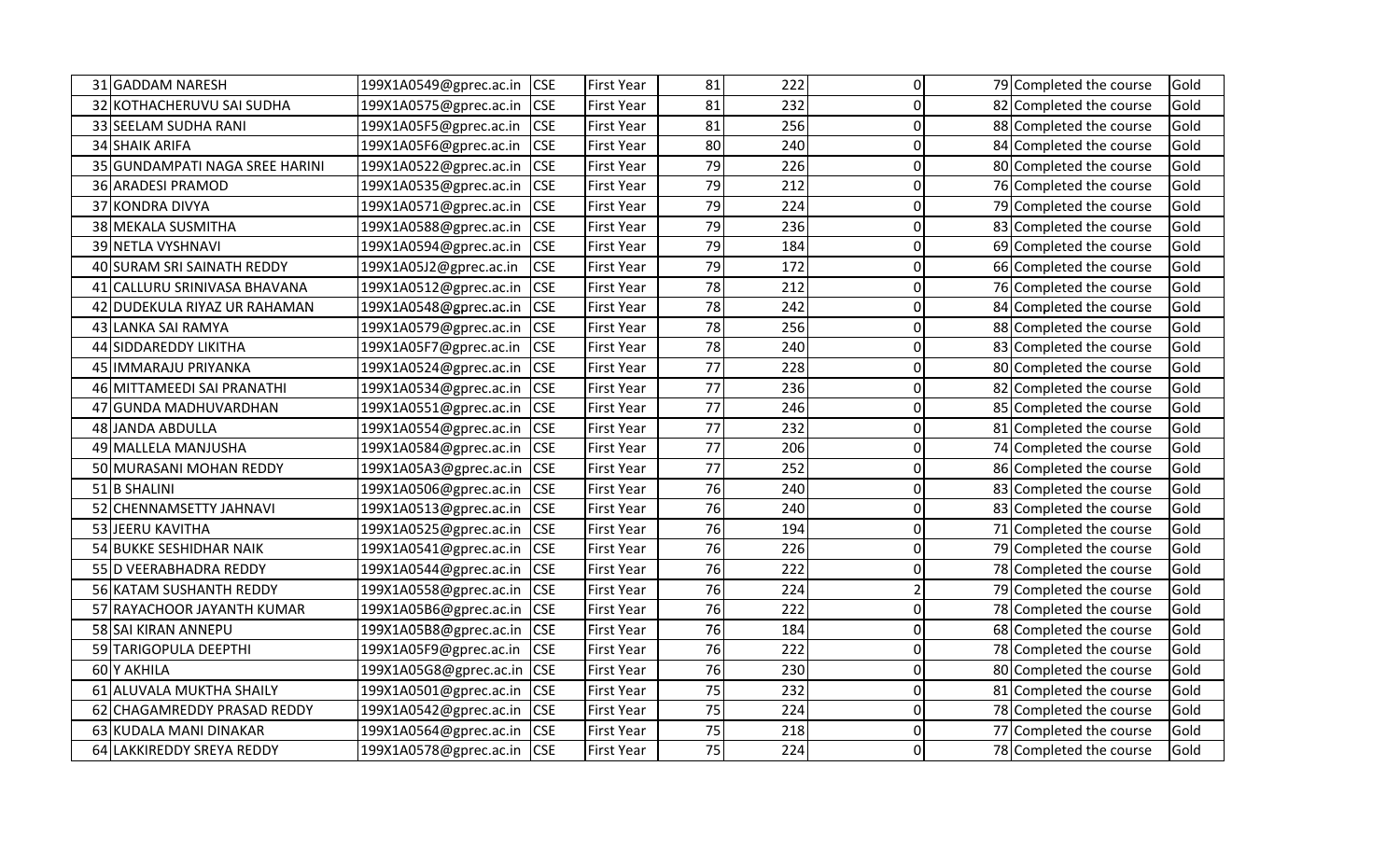|    | 65 M H LASYA                                             | 199X1A0582@gprec.ac.in | <b>CSE</b> | <b>First Year</b> | 75 | 230 | 0        | 80 Completed the course         | Gold |
|----|----------------------------------------------------------|------------------------|------------|-------------------|----|-----|----------|---------------------------------|------|
|    | 66 MANDLA SAI TEJA                                       | 199X1A0598@gprec.ac.in | <b>CSE</b> | <b>First Year</b> | 75 | 200 | 0        | 72 Completed the course         | Gold |
|    | 67 PAKANATI CHANDANA REDDY                               | 199X1A05D8@gprec.ac.in | <b>CSE</b> | <b>First Year</b> | 75 | 238 | 0        | 82 Completed the course         | Gold |
|    | 68 SALLA DASHARATHA SAI VARUN                            | 199X1A05H7@gprec.ac.in | <b>CSE</b> | First Year        | 75 | 228 | U        | 79 Completed the course         | Gold |
|    | 69 GURUGARI LUDHIYA                                      | 199X1A0523@gprec.ac.in | <b>CSE</b> | <b>First Year</b> | 74 | 214 | 0        | 75 Completed the course         | Gold |
|    | 70 BOORLA GADDA SAI SUJITH                               | 199X1A0539@gprec.ac.in | <b>CSE</b> | First Year        | 74 | 240 | ŋ        | 82 Completed the course         | Gold |
|    | 71 VADDE ANJALI                                          | 199X1A05G3@gprec.ac.in | <b>CSE</b> | <b>First Year</b> | 74 | 222 | ŋ        | 78 Completed the course         | Gold |
|    | 72 NAGAREDDY BALA MANJUNATHA REDI 199X1A05H4@gprec.ac.in |                        | <b>CSE</b> | First Year        | 74 | 232 | 0        | 80 Completed the course         | Gold |
|    | 73 GUNDA RISHITA                                         | 199X1A0521@gprec.ac.in | <b>CSE</b> | <b>First Year</b> | 73 | 236 | O        | 81 Completed the course         | Gold |
|    | 74 NEMMANI ADITHYA                                       | 199X1A05A8@gprec.ac.in | <b>CSE</b> | First Year        | 73 | 210 | 0        | 74 Completed the course         | Gold |
|    | 75 POTLAPATI PRIYALA VYSHNAVY REDDY                      | 199X1A05E7@gprec.ac.in | <b>CSE</b> | First Year        | 73 | 226 | 0        | 78 Completed the course         | Gold |
|    | 76 RAMIREDDY DIVYA                                       | 199X1A05E8@gprec.ac.in | <b>CSE</b> | First Year        | 73 | 226 | ŋ        | 78 Completed the course         | Gold |
|    | 77 SANDU HIMABINDU                                       | 199X1A05F4@gprec.ac.in | <b>CSE</b> | <b>First Year</b> | 73 | 226 | 0        | 78 Completed the course         | Gold |
|    | 78 DUPATHI PREETHI                                       | 199X1A0515@gprec.ac.in | <b>CSE</b> | <b>First Year</b> | 72 | 220 | 0        | 77 Completed the course         | Gold |
|    | 79 LEKKALA YASHASWINI                                    | 199X1A0581@gprec.ac.in | <b>CSE</b> | <b>First Year</b> | 72 | 228 | ი        | 79 Completed the course         | Gold |
|    | 80 VADDU SUPRIYA                                         | 199X1A05G5@gprec.ac.in | <b>CSE</b> | First Year        | 72 | 220 | U        | 77 Completed the course         | Gold |
| 81 | UMMARAJU NATA MANJUNATH                                  | 199X1A05J3@gprec.ac.in | <b>CSE</b> | First Year        | 72 | 236 | ŋ        | 81 L4-Post Assessment Test Gold |      |
|    | 82 KAMPAMALLA SREE DHATHRI                               | 199X1A0528@gprec.ac.in | <b>CSE</b> | <b>First Year</b> | 71 | 214 | O        | 75 Completed the course         | Gold |
| 83 | THAPPETA SATISH KUMAR REDDY                              | 199X1A05C7@gprec.ac.in | <b>CSE</b> | <b>First Year</b> | 71 | 230 | 0        | 79 Completed the course         | Gold |
|    | 84 RAMIREDDYGARI HEMA PRIYA                              | 199X1A05E9@gprec.ac.in | <b>CSE</b> | <b>First Year</b> | 71 | 224 | ŋ        | 77 Completed the course         | Gold |
|    | 85 MUDIYANUR SHIVA SRAVANI                               | 199X1A05D6@gprec.ac.in | <b>CSE</b> | <b>First Year</b> | 70 | 216 | 0        | 75 Completed the course         | Gold |
| 86 | VISWANATHUNI VENKATA RAGHAVA SI 199X1A05K0@gprec.ac.in   |                        | <b>CSE</b> | <b>First Year</b> | 70 | 226 | 0        | 78 Completed the course         | Gold |
| 87 | MODEM VEDA SREE                                          | 199X1A0589@gprec.ac.in | <b>CSE</b> | First Year        | 69 | 220 | O        | 76 Completed the course         | Gold |
|    | 88 BANAVASI PAVAN KUMAR REDDY                            | 199X1A0536@gprec.ac.in | <b>CSE</b> | <b>First Year</b> | 68 | 220 | 0        | 75 Completed the course         | Gold |
|    | 89 THOTAMSETTY AASRITHA                                  | 199X1A05G2@gprec.ac.in | <b>CSE</b> | First Year        | 68 | 238 | n        | 80 Completed the course         | Gold |
|    | 90 KOPPOLU VARSHINI                                      | 199X1A0573@gprec.ac.in | <b>CSE</b> | <b>First Year</b> | 67 | 226 | ი        | 77 Completed the course         | Gold |
| 91 | <b>SHAIK MOHAMMAD ADIL</b>                               | 199X1A05B9@gprec.ac.in | <b>CSE</b> | <b>First Year</b> | 67 | 236 | 0        | 79 Completed the course         | Gold |
|    | 92 BOYAPALLI BHOOMIKA                                    | 199X1A0508@gprec.ac.in | <b>CSE</b> | <b>First Year</b> | 66 | 222 | 0        | 75 Completed the course         | Gold |
|    | 93 PATNAM MEGHANA                                        | 199X1A05E3@gprec.ac.in | <b>CSE</b> | <b>First Year</b> | 66 | 226 | ŋ        | 77 Completed the course         | Gold |
|    | 94 B PRAMODINI                                           | 199X1A0505@gprec.ac.in | <b>CSE</b> | <b>First Year</b> | 65 | 226 | O        | 76 Completed the course         | Gold |
|    | 95 KUPPAM SUDHESHNAVI                                    | 199X1A0576@gprec.ac.in | <b>CSE</b> | First Year        | 65 | 226 | 0        | 76 Completed the course         | Gold |
|    | 96 POTTIPADU SAMSON JOSHUA                               | 199X1A05B5@gprec.ac.in | <b>CSE</b> | <b>First Year</b> | 65 | 222 | 0        | 75 Completed the course         | Gold |
|    | 97 PIKKILI SRUTHI                                        | 199X1A05E5@gprec.ac.in | <b>CSE</b> | First Year        | 65 | 218 | $\Omega$ | 74 Completed the course         | Gold |
|    | 98 VINUKONDA RAJESH                                      | 199X1A05J9@gprec.ac.in | <b>CSE</b> | First Year        | 65 | 230 | 0        | 77 Completed the course         | Gold |
|    |                                                          |                        |            |                   |    |     |          |                                 |      |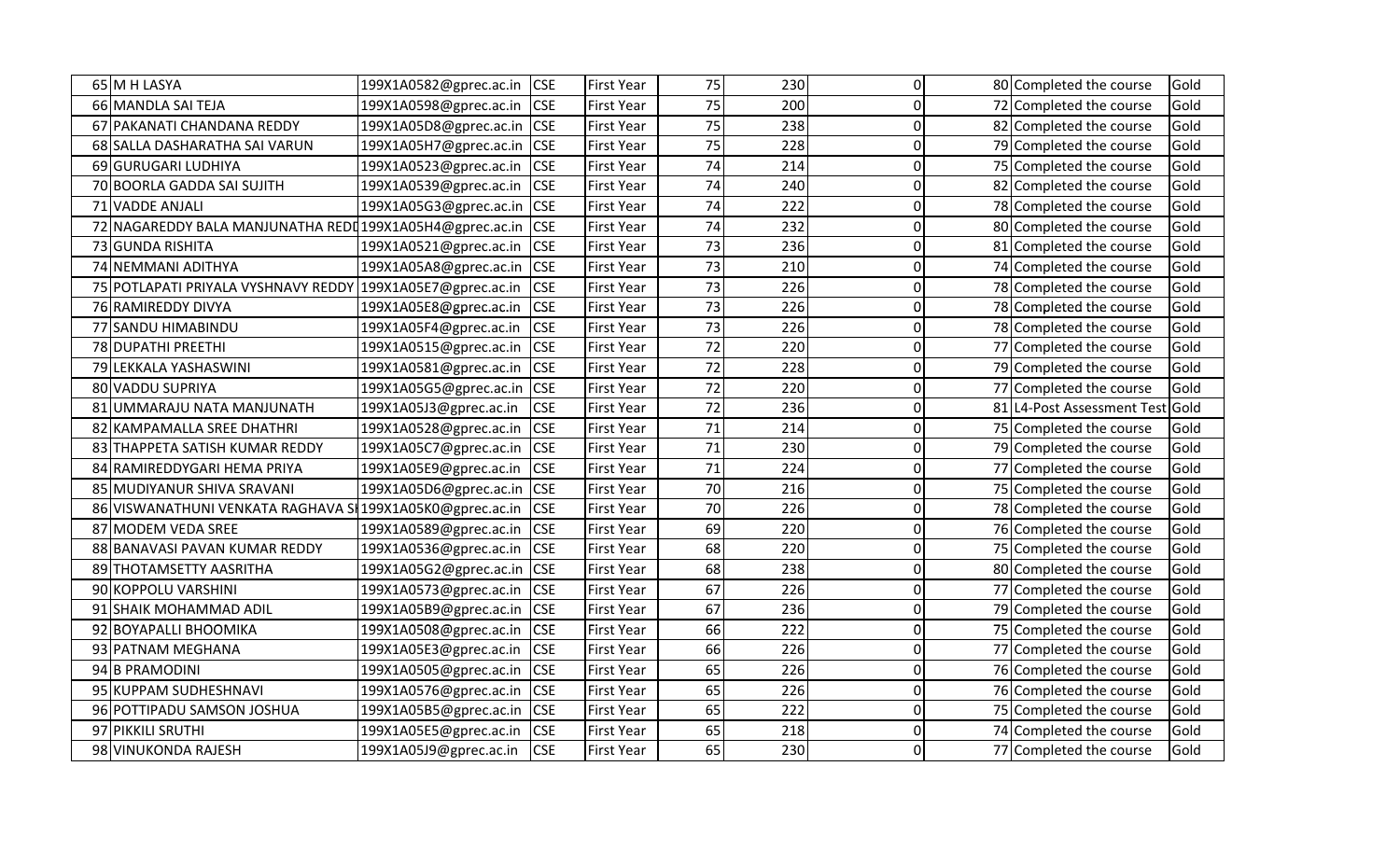| 99 KATASANI VENKATA LAKSHMI KANTHA 199X1A0559@gprec.ac.in |                        | <b>CSE</b> | <b>First Year</b> | 63 | 244 | 0            | 81 Completed the course    | Gold |
|-----------------------------------------------------------|------------------------|------------|-------------------|----|-----|--------------|----------------------------|------|
| 100 MUNIPATI JAYASREE                                     | 199X1A0592@gprec.ac.in | <b>CSE</b> | <b>First Year</b> | 63 | 246 | $\Omega$     | 81 Completed the course    | Gold |
| 101 NERAVATI SUNIL                                        | 199X1A05A9@gprec.ac.in | <b>CSE</b> | <b>First Year</b> | 63 | 222 | 0            | 75 Completed the course    | Gold |
| 102 POLU VENKATA SUNIL KUMAR                              | 199X1A05H6@gprec.ac.in | <b>CSE</b> | <b>First Year</b> | 63 | 224 | 0            | 75 Completed the course    | Gold |
| 103 VADDI SANTHOSH REDDY                                  | 199X1A05J5@gprec.ac.in | <b>CSE</b> | First Year        | 63 | 222 | $\Omega$     | 75 Completed the course    | Gold |
| 104 BANDI JOEL JONATHAN RAJ                               | 199X1A0538@gprec.ac.in | <b>CSE</b> | First Year        | 62 | 226 | $\Omega$     | 75 Completed the course    | Gold |
| 105 POLIMERA PRANATHI                                     | 199X1A05E6@gprec.ac.in | <b>CSE</b> | <b>First Year</b> | 62 | 221 | <sup>0</sup> | 74 Completed the course    | Gold |
| 106 KASIREDDY SINGAPURU JAHNAVI                           | 199X1A0568@gprec.ac.in | <b>CSE</b> | <b>First Year</b> | 61 | 240 | 0            | 79 Completed the course    | Gold |
| 107 V SAI THANAY                                          | 199X1A05J4@gprec.ac.in | <b>CSE</b> | <b>First Year</b> | 61 | 232 | 0            | 77 Completed the course    | Gold |
| 109 MOHAMMAD SIRAAJ                                       | 199X1A05A1@gprec.ac.in | <b>CSE</b> | <b>First Year</b> | 60 | 246 | 0            | 80 Completed the course    | Gold |
| 111 KONDAJOSYULA VYSHNAVI                                 | 199X1A0570@gprec.ac.in | <b>CSE</b> | <b>First Year</b> | 58 | 226 | <sup>0</sup> | 74 Completed the course    | Gold |
| 112 OBULAREDDY AKSHAY                                     | 199X1A05B0@gprec.ac.in | <b>CSE</b> | <b>First Year</b> | 58 | 198 | 0            | 67 Completed the course    | Gold |
| 113 KARLAPUTI SRUTHI                                      | 199X1A0530@gprec.ac.in | <b>CSE</b> | <b>First Year</b> | 56 | 204 | $\Omega$     | 68 Completed the course    | Gold |
| 114 GUNDA SAI KOUSHIK                                     | 199X1A0552@gprec.ac.in | <b>CSE</b> | <b>First Year</b> | 56 | 222 | n            | 73 Completed the course    | Gold |
| 115 KONDA VARSHINI                                        | 199X1A0569@gprec.ac.in | <b>CSE</b> | <b>First Year</b> | 56 | 198 | 0            | 67 Completed the course    | Gold |
| 117 P KIRANMAI                                            | 199X1A0595@gprec.ac.in | <b>CSE</b> | <b>First Year</b> | 55 | 232 | $\Omega$     | 75 Completed the course    | Gold |
| 118 B MANASA                                              | 199X1A0504@gprec.ac.in | <b>CSE</b> | First Year        | 54 | 222 | U            | 72 Completed the course    | Gold |
| 119 KUNDA ARUNKUMAR                                       | 199X1A0565@gprec.ac.in | <b>CSE</b> | <b>First Year</b> | 54 | 202 | 0            | 67 L4-Post Assessment Test | Gold |
| 120 MACHANI VYSHNAVI                                      | 199X1A0583@gprec.ac.in | <b>CSE</b> | <b>First Year</b> | 54 | 228 | U            | 74 Completed the course    | Gold |
| 122 CHINTHAM REDDY AAKANKSHA REDDY 199X1A0514@gprec.ac.in |                        | <b>CSE</b> | <b>First Year</b> | 53 | 222 | 0            | 72 Completed the course    | Gold |
| 123 ATHIPATHI SUSHMA                                      | 199X1A0502@gprec.ac.in | <b>CSE</b> | <b>First Year</b> | 52 | 221 | $\Omega$     | 72 Completed the course    | Gold |
| 125 P SNEHA REDDY                                         | 199X1A05D7@gprec.ac.in | <b>CSE</b> | <b>First Year</b> | 52 | 228 | $\Omega$     | 73 Completed the course    | Gold |
| 126 BUGGANA HARSHINI REDDY                                | 199X1A0510@gprec.ac.in | <b>CSE</b> | <b>First Year</b> | 51 | 242 | $\Omega$     | 77 Completed the course    | Gold |
| 127 KURUVA JYOSHNA                                        | 199X1A0577@gprec.ac.in | <b>CSE</b> | <b>First Year</b> | 51 | 218 | 0            | 70 Completed the course    | Gold |
| 128 BATTALA DEEPTHI                                       | 199X1A05D1@gprec.ac.in | <b>CSE</b> | <b>First Year</b> | 51 | 220 | 0            | 71 Completed the course    | Gold |
| 129 S NAGA SUPRIYA                                        | 199X1A05F1@gprec.ac.in | <b>CSE</b> | <b>First Year</b> | 51 | 244 | 0            | 77 Completed the course    | Gold |
| 130 S VAMSI                                               | 199X1A05H8@gprec.ac.in | <b>CSE</b> | <b>First Year</b> | 51 | 232 | $\Omega$     | 74 Completed the course    | Gold |
| 131 KAMMARA VAISHNAVI                                     | 199X1A0527@gprec.ac.in | <b>CSE</b> | <b>First Year</b> | 50 | 229 | 0            | 73 Completed the course    | Gold |
| 133 C MANISHA                                             | 199X1A0511@gprec.ac.in | <b>CSE</b> | <b>First Year</b> | 49 | 234 | 0            | 74 Completed the course    | Gold |
| 134 A PAVAN KUMAR                                         | 199X1A0532@gprec.ac.in | <b>CSE</b> | <b>First Year</b> | 49 | 222 | $\Omega$     | 71 Completed the course    | Gold |
| 135 KOPPULA PRANEETHA                                     | 199X1A0574@gprec.ac.in | <b>CSE</b> | <b>First Year</b> | 49 | 226 | 0            | 72 Completed the course    | Gold |
| 136 LINGAPPAGARI SUPRAJA                                  | 199X1A05D5@gprec.ac.in | <b>CSE</b> | <b>First Year</b> | 49 | 245 | 0            | 77 Completed the course    | Gold |
| 139 THIRIVEEDI VASU RITHIKA                               | 199X1A05G0@gprec.ac.in | <b>CSE</b> | First Year        | 48 | 221 | 0            | 70 Completed the course    | Gold |
| 144 VALLAPUREDDYGARI GREESHMA REDD 199X1A05G6@gprec.ac.in |                        | <b>CSE</b> | <b>First Year</b> | 46 | 226 | $\Omega$     | 71 Completed the course    | Gold |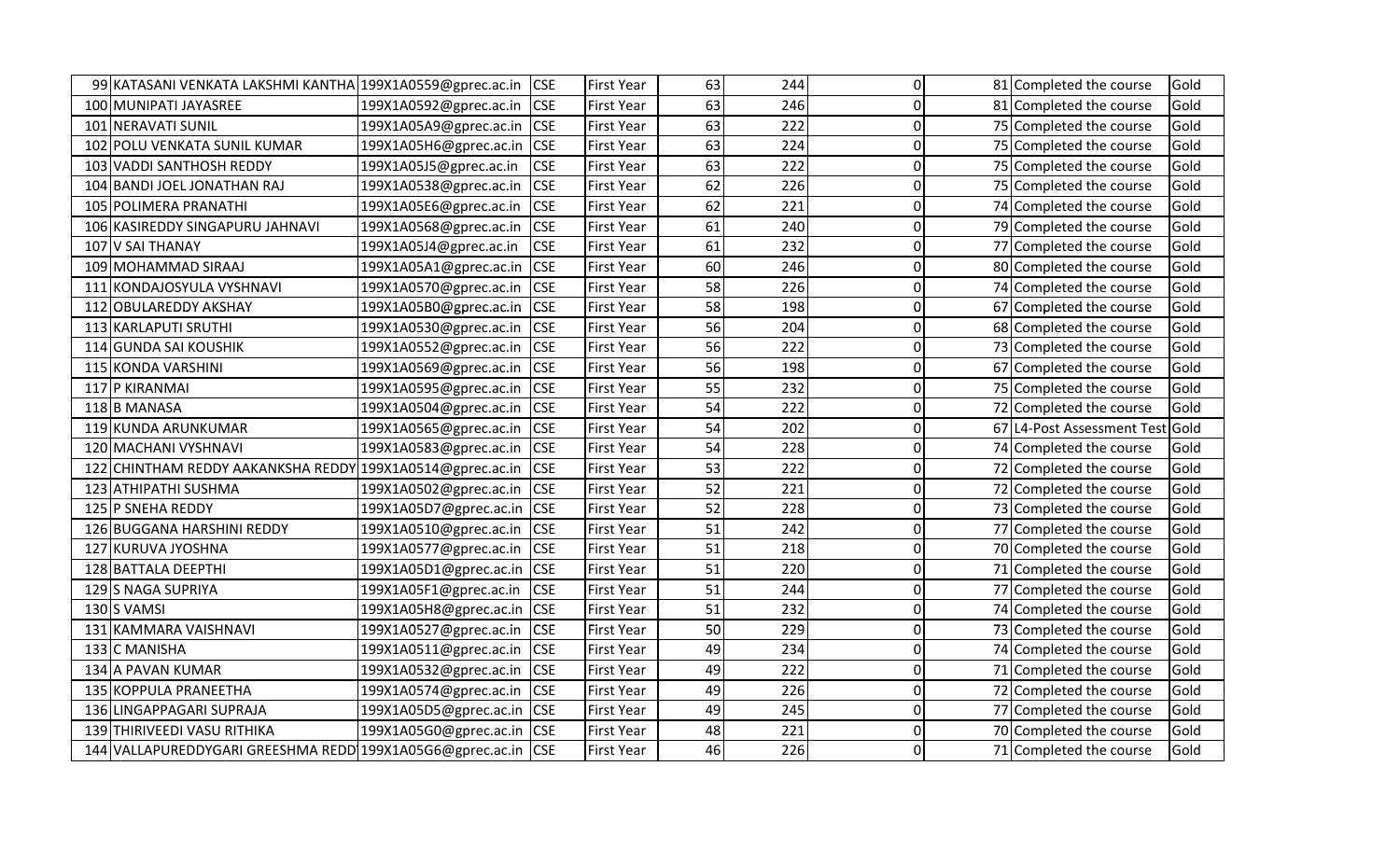| 146 PALLE PRANITHA                 | 199X1A05D9@gprec.ac.in | <b>CSE</b> | <b>First Year</b> | 45 | 236 | 0        | 74 Completed the course               | Gold   |
|------------------------------------|------------------------|------------|-------------------|----|-----|----------|---------------------------------------|--------|
| 150 PANWALE BASEERUN SADIA         | 199X1A05E1@gprec.ac.in | <b>CSE</b> | <b>First Year</b> | 44 | 236 | 0        | 73 Completed the course               | Gold   |
| 152 SAKARAY L SAI HARI PRIYA       | 199X1A05F3@gprec.ac.in | <b>CSE</b> | <b>First Year</b> | 44 | 222 | 0        | 70 Completed the course               | Gold   |
| 154 ARVETI CHAITRA                 | 199X1A05D0@gprec.ac.in | <b>CSE</b> | <b>First Year</b> | 43 | 254 | 0        | 78 Completed the course               | Gold   |
| 155 VANKADARA RAGHAVENDRA          | 199X1A05J7@gprec.ac.in | <b>CSE</b> | <b>First Year</b> | 43 | 218 | 0        | 68 Completed the course               | Gold   |
| 158 KAIREDDY CHARITHA              | 199X1A05D4@gprec.ac.in | <b>CSE</b> | <b>First Year</b> | 42 | 242 | O        | 74 Completed the course               | Gold   |
| 159 KARNATI GOWTHAMI               | 199X1A0531@gprec.ac.in | <b>CSE</b> | <b>First Year</b> | 41 | 226 | N        | 70 Completed the course               | Gold   |
| 160 nikitha petcy                  | 199X1A05E0@gprec.ac.in | <b>CSE</b> | <b>First Year</b> | 41 | 234 | U        | 72 Completed the course               | Gold   |
| 164 KARUKULA BHAVANA               | 199X1A0566@gprec.ac.in | <b>CSE</b> | <b>First Year</b> | 39 | 224 | n        | 69 Completed the course               | Gold   |
| 165 MODUPALLI JAHNAVI              | 199X1A0591@gprec.ac.in | <b>CSE</b> | <b>First Year</b> | 38 | 228 | 0        | 70 Completed the course               | Gold   |
| 176 KOTA AMOG                      | 199X1A0563@gprec.ac.in | <b>CSE</b> | <b>First Year</b> | 32 | 228 | 0        | 68 Completed the course               | Gold   |
| 177 MODIPALLI VENNELA SAI          | 199X1A0590@gprec.ac.in | <b>CSE</b> | <b>First Year</b> | 32 | 226 | በ        | 68 Completed the course               | Gold   |
| 180 EDIGA MANEESHA                 | 199X1A05D3@gprec.ac.in | <b>CSE</b> | <b>First Year</b> | 29 | 222 | 0        | 66 Completed the course               | Gold   |
| 108 KURUVA VAMSI                   | 199X1A0596@gprec.ac.in | <b>CSE</b> | <b>First Year</b> | 60 | 106 | O        | 43 L3-Banking Project                 | Silver |
| 110 SHAIK SUBHANI                  | 199X1A05C2@gprec.ac.in | <b>CSE</b> | <b>First Year</b> | 60 | 112 | 0        | 45 L2-Pointers, Strings, Files Silver |        |
| 116 SUNKARA UMA DEVI               | 199X1A05F8@gprec.ac.in | <b>CSE</b> | <b>First Year</b> | 56 | 143 | 0        | 52 Completed the course               | Silver |
| 121 MEKALA ASHOK KIRAN KUMAR       | 199X1A0599@gprec.ac.in | <b>CSE</b> | <b>First Year</b> | 54 | 102 | ი        | 41 L2-Pointers, Strings, Files Silver |        |
| 124 DARBAGUTI VENKATA SAI          | 199X1A0546@gprec.ac.in | <b>CSE</b> | <b>First Year</b> | 52 | 139 | ი        | 50 Completed the course               | Silver |
| 132 NARREDDY CHARANTEJESWAR REDDY  | 199X1A05A5@gprec.ac.in | <b>CSE</b> | <b>First Year</b> | 50 | 96  | O        | 38 L2-Pointers, Strings, Files Silver |        |
| 137 B DRUTHI                       | 199X1A0503@gprec.ac.in | <b>CSE</b> | <b>First Year</b> | 48 | 180 | 0        | 60 Completed the course               | Silver |
| 147 VANGALA THARUN KUMAR REDDY     | 199X1A05J6@gprec.ac.in | <b>CSE</b> | <b>First Year</b> | 45 | 100 | 0        | 38 L1-Calculator Project              | Silver |
| 148 KONDAPALLI VENKATA CHANDAN KUM | 199X1A0560@gprec.ac.in | <b>CSE</b> | <b>First Year</b> | 44 | 188 | 0        | 61 Completed the course               | Silver |
| 149 SRIRAM PHANINDRA KUMAR         | 199X1A05C4@gprec.ac.in | <b>CSE</b> | <b>First Year</b> | 44 | 142 | O        | 49 L2-Pointers, Strings, Files Silver |        |
| 151 S FARHA SULTANA                | 199X1A05F0@gprec.ac.in | <b>CSE</b> | <b>First Year</b> | 44 | 160 | 0        | 53 Completed the course               | Silver |
| 161 PASUPULA SAI CHARITHA          | 199X1A05E2@gprec.ac.in | <b>CSE</b> | <b>First Year</b> | 41 | 124 | n        | 43 Completed the course               | Silver |
| 162 VADDE SUNEETHA                 | 199X1A05G4@gprec.ac.in | <b>CSE</b> | <b>First Year</b> | 41 | 195 | 0        | 62 Completed the course               | Silver |
| 163 KONDURU KISHORE KUMAR RAJU     | 199X1A0561@gprec.ac.in | <b>CSE</b> | <b>First Year</b> | 39 | 176 | $\Omega$ | 56 Completed the course               | Silver |
| 168 BANDARU PRIYANKA               | 199X1A0507@gprec.ac.in | <b>CSE</b> | <b>First Year</b> | 36 | 204 | n        | 63 Completed the course               | Silver |
| 169 LEBAKA PREETHI                 | 199X1A0580@gprec.ac.in | <b>CSE</b> | <b>First Year</b> | 36 | 198 | N        | 61 Completed the course               | Silver |
| 170 NEELAKANTI DIWAKAR REDDY       | 199X1A05A6@gprec.ac.in | <b>CSE</b> | <b>First Year</b> | 35 | 206 | O        | 63 Completed the course               | Silver |
| 172 G SUDEEPTHI                    | 199X1A0516@gprec.ac.in | <b>CSE</b> | <b>First Year</b> | 33 | 188 | 0        | 58 Completed the course               | Silver |
| 173 M NAWAZ BAIG                   | 199X1A0597@gprec.ac.in | <b>CSE</b> | <b>First Year</b> | 33 | 178 | $\Omega$ | 55 L3-Banking Project                 | Silver |
| 179 NELIKANTI SRIKANTH             | 199X1A05A7@gprec.ac.in | <b>CSE</b> | <b>First Year</b> | 31 | 184 | $\Omega$ | 56 L3-Banking Project                 | Silver |
| 181 SRIRAMULA RAJ KUMAR            | 199X1A05J1@gprec.ac.in | <b>CSE</b> | <b>First Year</b> | 29 | 212 | 0        | 63 Completed the course               | Silver |